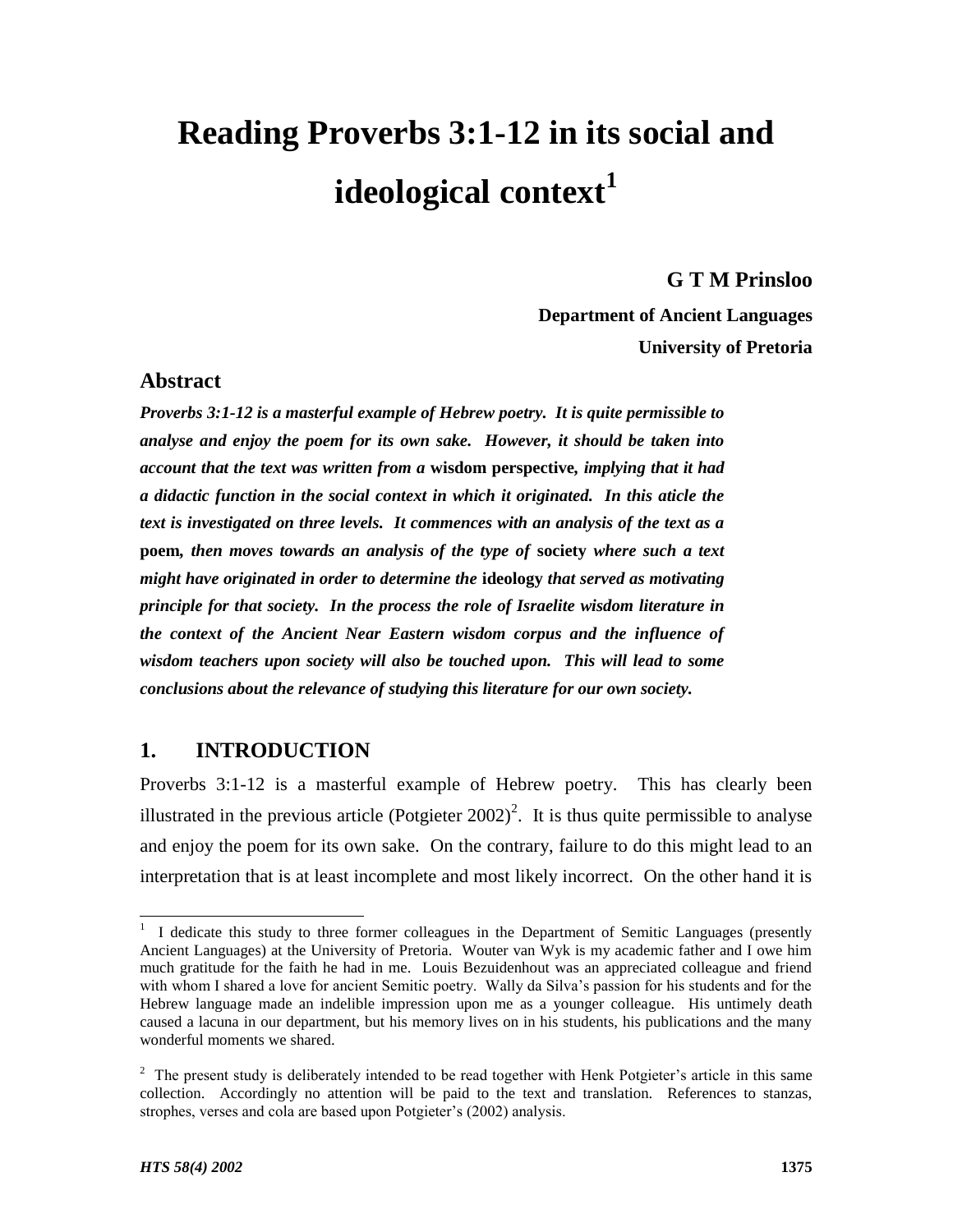equally important to take into consideration that Proverbs 3:1-12 is written from a wisdom perspective. Moreover, it belongs to a specific genre in that tradition, namely admonitions by the teacher to the learner, metaphorically expressed as instructions given by a father (teacher) to a son (pupil). Both observations lead to a basic presupposition: The poem had a didactic function in the actual socio-historical circumstances where it originated. Failure to recognise it will also lead to an incomplete and possibly an incorrect interpretation.

The broad problem to be investigated in this paper is the quest for the complete interpretation of the wisdom texts in Proverbs 1-9, with Proverbs 3:1-12 as a representative example of the corpus<sup>3</sup>. The hypothesis is that an analysis of both the poetic features of the text *and* the socio-historical context where such a text could have originated is necessary in order to interpret the text. Or to put it differently – an analysis of the intratextual, intertextual *and* extratextual relations of a text is necessary in order to arrive at a comprehensive interpretation. It is the dynamic interaction between text and society, words and values, poetry and ideology, rhetoric and wisdom, that constitutes meaningful dialogue and instigates change. These observations might be helpful in the current debate in South Africa on the ineffectiveness of our traditional "religious" language<sup> $n^4$ </sup>. Can we learn from the ancient sage when he attempts to provoke his student(s) to life-changing decisions and value-based conducts? Will the dynamic interaction between rhetoric and wisdom be helpful in our attempts to discover the wisdom of rhetoric in the ever-changing landscape of our post-modern society?

This article will focus upon Proverbs 3:1-12 within the broader context of Proverbs 1-9 and the function of the compilation within its broad socio-historical context. Insights from the field of social scientific criticism (cf Elliott 1993:7) will be used to

<sup>&</sup>lt;sup>3</sup> The emphasis will fall upon the interpretation of the ten "instructions" in the corpus and not upon the wisdom poems inserted between the instructions.

<sup>&</sup>lt;sup>4</sup> There seems to be general consensus about two phenomena in our society:

Society is perceived to be "valueless", as can clearly be seen in the increase in crime rates, materialism, egocentrism, disloyalty, and many more negative trends.

Religious communities are perceived to be "ineffective", as can clearly be seen in decreasing membership of established churches, the silence of religious leaders about contentious issues such as abortion and pornography and growing interest in "new" religious movements such as paganism.

The furore caused in (Afrikaans) church communities by articles in the press on the Jesus Seminar and the call by prominent academics for a "New Reformation" is a symptom of the growing feeling of powerlessness and ineffectiveness in the churches of the establishment.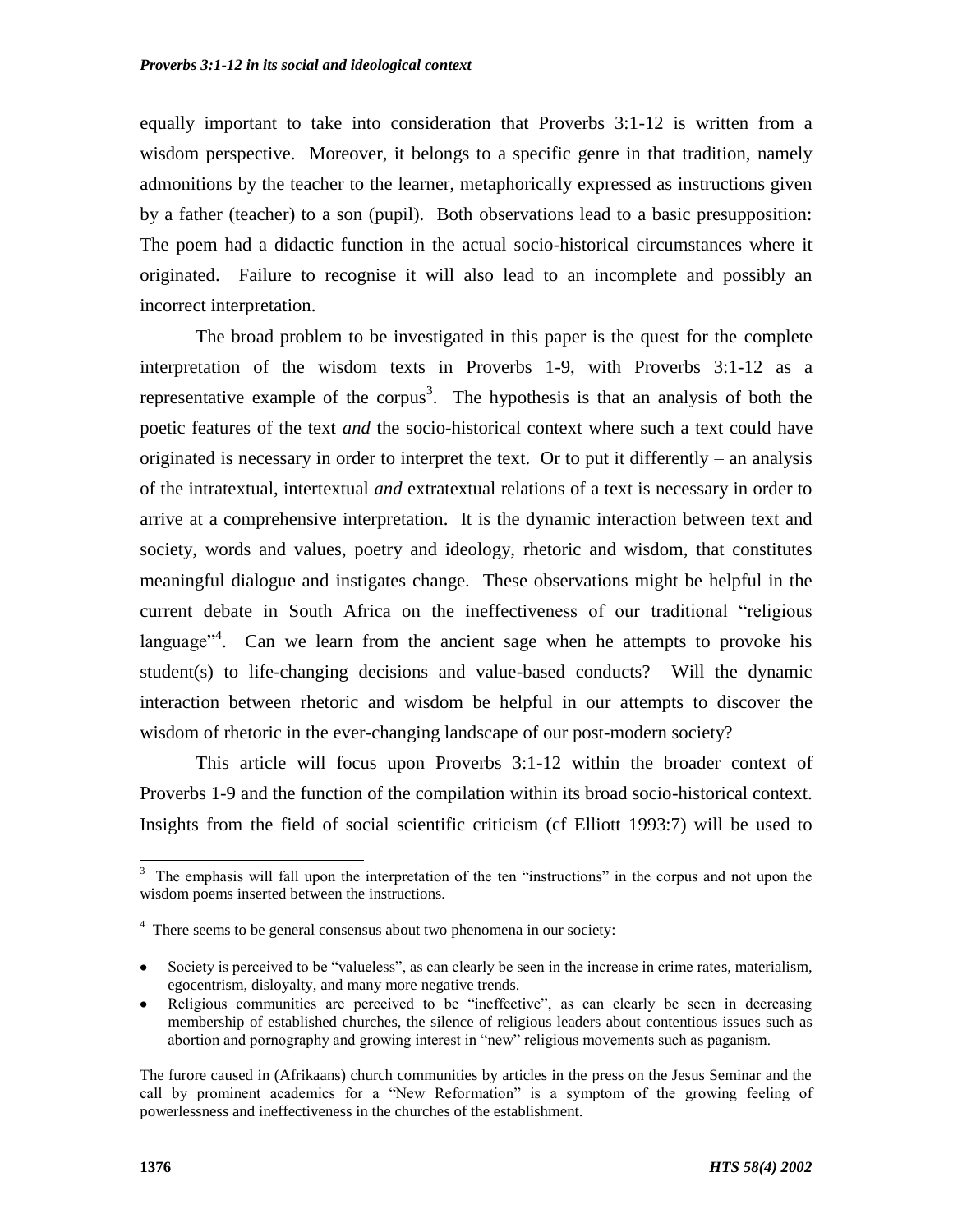create a possible real life setting for the message of Proverbs 3:1-12 as explicated via the poetic analysis in the Potgieter's article.

It is impossible to deal with all the problems presented by these chapters<sup>5</sup>, although many of the issues will be touched upon. In order to arrive at this broad sociohistorical context, two things will be done: firstly the text will be read against the background of its Ancient Near Eastern and biblical context (intertextuality); secondly the text will be read against the background of the social values predominant in ancient Mediterranean societies (extratextuality).

# **2. READING PROVERBS 3:1-12 IN ITS INTERTEXTUAL CONTEXT**

#### **2.1 Wisdom literature**

Any discussion of Proverbs 3:1-12 in context must take into consideration that it is a text written from a "wisdom perspective" (Loader 1986:103-122). It has been said that wisdom is "an alien concept introduced from outside Israel" (Whybray 1994b) and that it has little to with the religion of Israel. This, however, has been refuted by better insight into both the nature of Israelite religion $<sup>6</sup>$  and the nature of wisdom literature itself.</sup> Egyptologists have proven beyond doubt that the Egyptian Instructions are built upon the concept of *ma`at*, and it is a thoroughly religious concept, *ma`at* being a goddess herself, the daughter of  $Ra$ , the principle of "order", "truth" and "judgement" (Whybray 1994b:9)<sup>7</sup>, in fact the central concept of Egyptian thought (Assmann 2001:17). Therefore wisdom in Israel is not a-religious or a-Yahwistic.

<sup>&</sup>lt;sup>5</sup> Apart from the introductions to the commentaries, several excellent studies cover the subject in detail (cf Harris 1995; Müller 2000).

 $6$  For a long time Von Rad's ([1962] 1975:106) definition of Yahwism, namely "that in principle Israel's faith is grounded in a theology of history" has been accepted as fundamentally true. Consequently he relegated wisdom literature to the periphery of Israel's religious experience (Von Rad 1975:435). However, lately more and more insight has been gained into the religious experience of the individual Israelite. The religion of Ancient Israel was more than the official cult and the annual festivals. Whybray  $(1994b:10)$  puts it quite clearly: "It was in the down-to-earth everyday life of which Proverbs speaks that the ordinary Israelite felt the presence of God".

<sup>&</sup>lt;sup>7</sup> Assmann (2001:17) indicates that it is impossible to translate the concept *ma* at into any other language, mainly because no modern culture and language even remotely resembles Ancient Egyptian culture.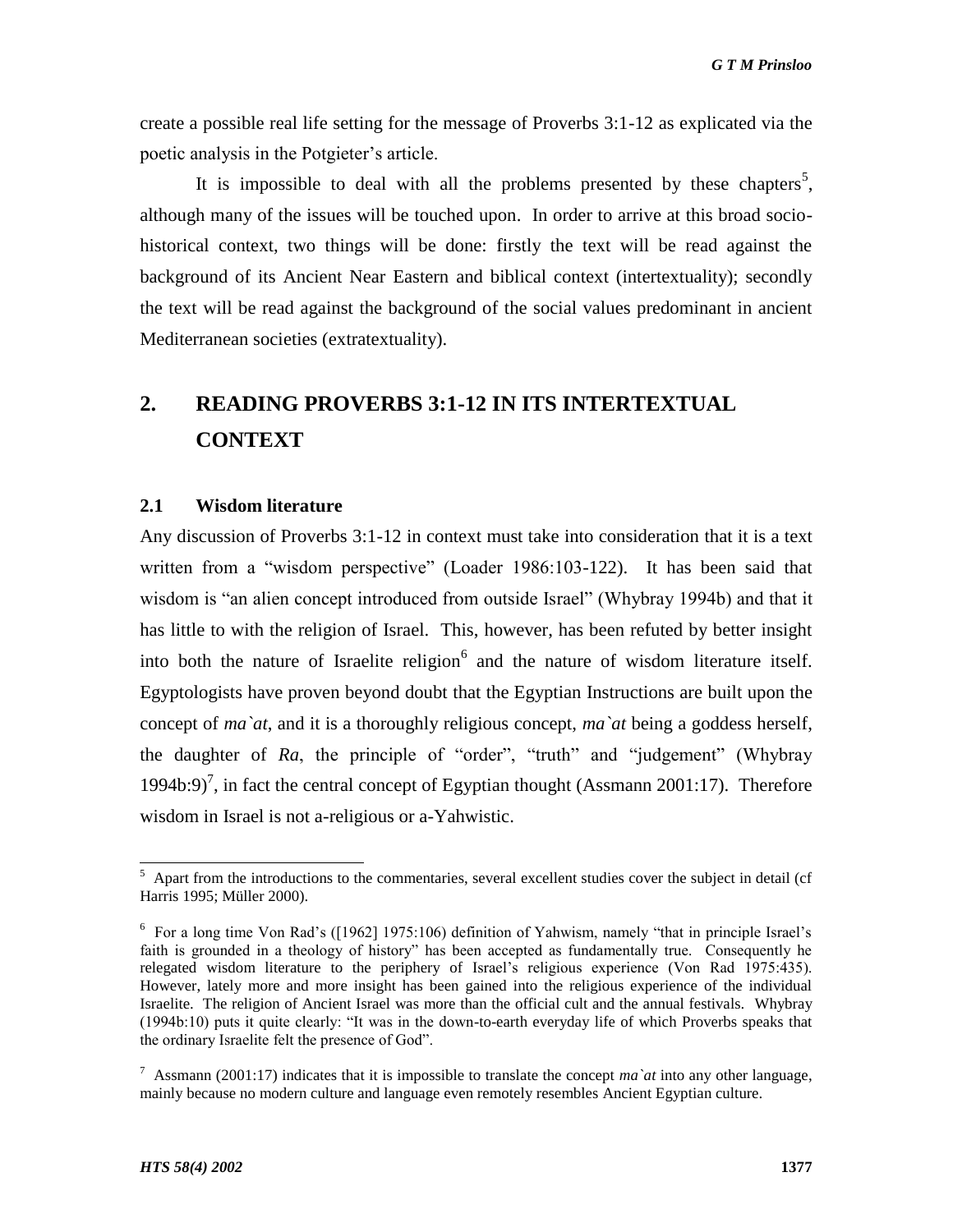Clifford (1999:19) recognises three dimensions in Proverbs" account of wisdom. According to him wisdom is:

- ―Sapiental (a way of knowing reality);
- Ethical (a way of conducting oneself);
- Religious (a way of relating to the divinely assigned order or to God)".

All three aspects are present in the Book of Proverbs, but it is especially the last two dimensions that are emphasised in Proverbs  $1-9<sup>8</sup>$ .

# **2.2 Setting of wisdom**

There are three main theories<sup>9</sup> on the setting of wisdom literature (Lang 1972:36-46; Whybray 1994b:5; Perdue 2000:13). Some see the origins of the movement in popular, native Israelite proverbs and aphorisms, mainly handed down in the family from father and mother to children or in the clan from elders to younger generations. It was the special task of the senior male in the family to act as instructor who taught the younger members of the household the family traditions (Perdue 2000:16). Others look for the roots of wisdom in the literary activities of a group of "highly educated officials or scribes" (Whybray 1994b:5), the so-called "school wisdom" taught in the temple and palace to budding young officials and princes from the upper class (Snijders  $1984:8$ )<sup>10</sup>. Related to this are the scholars who regard wisdom as a truly "international" exercise

l

<sup>&</sup>lt;sup>8</sup> Perdue (2000:3-13) pleads for an all-inclusive definition of wisdom including the aspects of knowledge, imagination, discipline, piety, order and moral instruction.

<sup>&</sup>lt;sup>9</sup> Cf Boström (1990:11-15) for an overview of the relevant theories and the main proponents of each theory. Boström (1990:10) adds a fourth possibility, namely that the sages did not belong to a specific social group "but were an intellectual class of relatively well-to-do citizens".

<sup>&</sup>lt;sup>10</sup> In spite of the popularity of the theory that wisdom originated in "schools", there is no archaeological evidence for the existence of such institutions in ancient Israel (Murphy 1998:xx). Schools definitely existed in Egypt and Mesopotamia, but it can not be assumed that wisdom in Israel developed *as a result* of the existence of schools under the influence of the monarchy. On the contrary, Proverbs distinctly lacks any royal flavour. Therefore others maintain that the origins of wisdom lie in the oral tradition of the family. Moreover, the schools in Egypt and Mesopotamia were not *wisdom schools* per se but *scribal schools* where all kinds of literature were studied and transmitted (Murphy 1998:xxi). It can no longer simply be assumed that Egyptian wisdom literature was intimately associated with school and court. From the time of the New Kingdom onwards wisdom texts "were composed by fathers for their sons" (Whybray 1994b:8). In some Instructions both father and son are known historical figures. There is no reason to doubt the literal interpretation of "father" and "son" in such cases.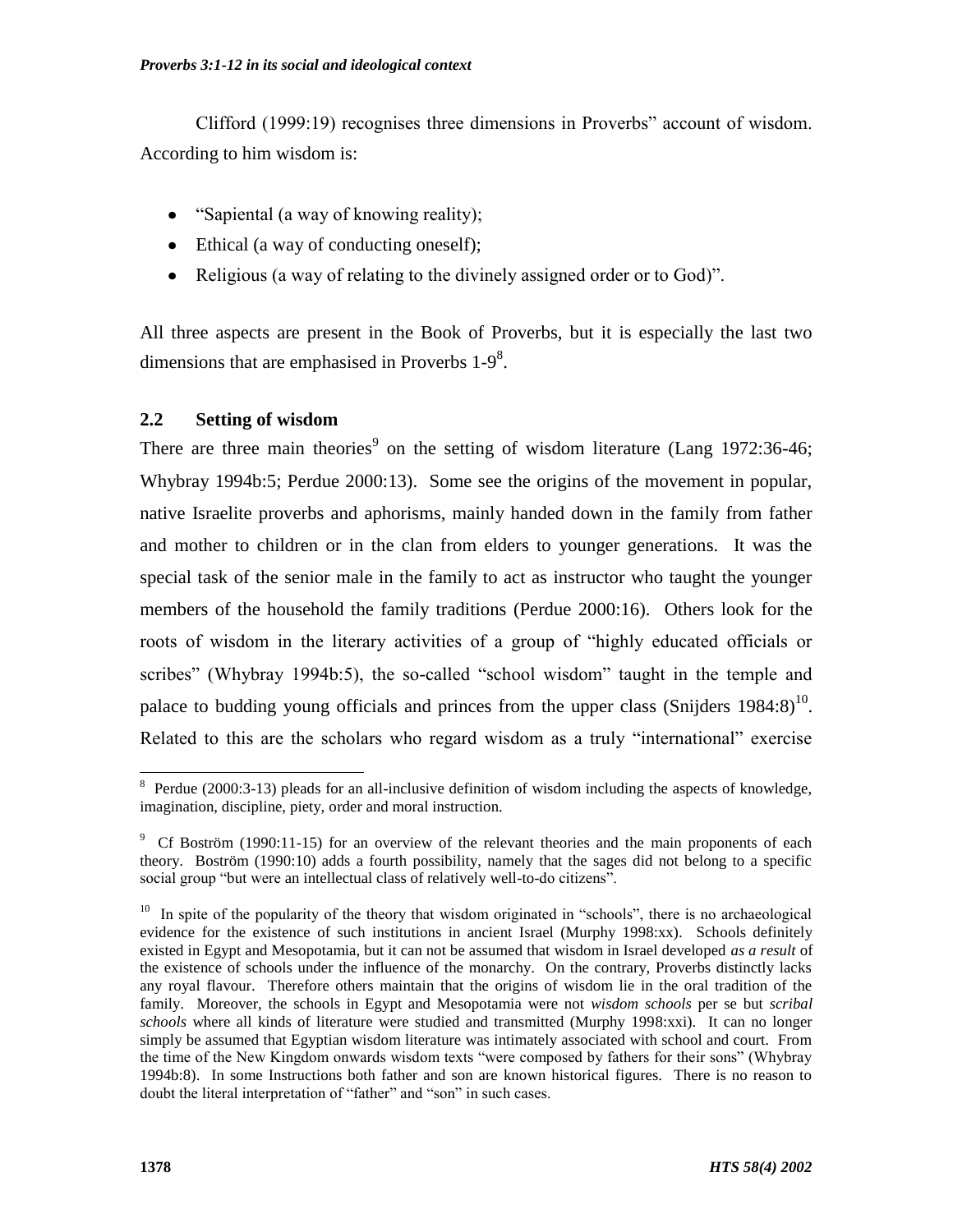(McKane 1970:5) and look for the roots of Israelite wisdom in the learned activities of Ancient Near Eastern scholars, mainly in Egypt<sup>11</sup>, but also in Mesopotamia, who were primarily associated with the royal court. The three points of view are not mutually exclusive (Perdue 2000:13). Examples of all three kinds of wisdom material can be found in the Book of Proverbs (Murphy 1998:xix). In the case of Proverbs 3:1-12 with its emphasis on the youth's relationship with Yahweh, the setting should probably be sought in the family and not in the school (Fuhs  $2001:35$ )<sup>12</sup>.

Clifford (1999:2) points to the importance of the new context the ten instructions in Proverbs 1-9 received when the wisdom poems were interwoven to form a literary complex. The ten instructions have much in common with Mesopotamian and Egyptian instructions addressed to youths at the beginning of their public careers. The juxtaposition to a personified Woman Wisdom as a teacher seeking disciples elevates "Proverb's instructions to a metaphorical level" and broadens the perspective of the audience to more than the education of young men. Seeking wisdom becomes the main objective in all walks of life.

Clifford (1999:18) also indicates that Proverbs 1-9 differs from its Ancient Near Eastern counterparts in at least two respects. Firstly it is more general than the Egyptian and Mesopotamian instructions. The main consideration is to seek wisdom, not to execute specific actions. Secondly the personification of wisdom creates a metaphorical context absent in the Ancient Near Eastern parallels. The purpose of Proverbs 1-9 becomes the pursuit of wisdom and virtue and the rejection of wickedness, not merely the preparation for young manhood. The main purpose of the Instruction genre in Proverbs is ―socialization and the refashioning of the character of the unlearned‖ (Perdue 2000:13).

l

<sup>11</sup> Adherents of this hypothesis especially refer to the literary dependence between the Instruction of Amenemope and Proverbs 22:17-24:22 (cf Farmer 1991:7). There are, however, many parallels between Proverbs and other Egyptian wisdom sources, ranging from the Instruction of Ptahhotep dating from the Old Kingdom (2655-2155) to the Insinger Papyrus dating from 300 BC (cf Fuhs 2001:9-10). McKane (1970:51-208), Snijders (1984:12-14); Clifford (1999:8-19) and Fox (2000:19-27) give extensive overviews of the wisdom traditions in the Ancient Near East.

<sup>&</sup>lt;sup>12</sup> Perdue (2000:96) opts for the school hypothesis "where the sage is instructing students in proper behaviour in Judahite society of the early part of the Persian period, a society where the hierocratic party had dominance."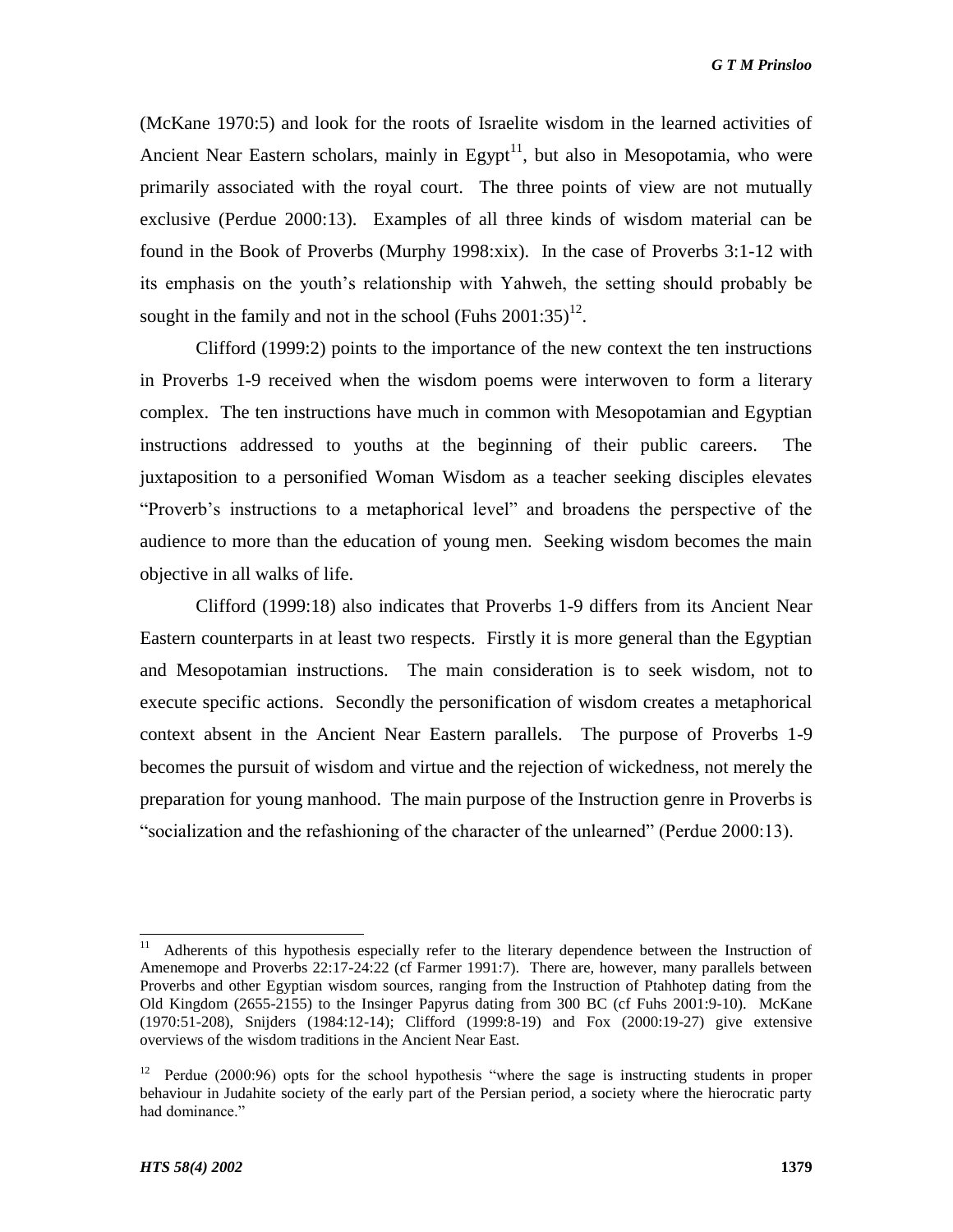#### **2.3 Proverbs 3:1-12 in the context of Proverbs 1-9**

It is important to take note of the literary context of Proverbs 3:1-12, especially as far as similarities and differences between the pericope and the context are concerned<sup>13</sup>. There seems to be general consensus that Proverbs 1-9 consists of two basic kinds of material, namely a series of ten lessons or instructions<sup>14</sup> by a father/teacher to a child/pupil (Whybray 1994a:11) interspersed by two long poems where Wisdom is personified as a woman (1:20-33 and 8:1-36) and a shorter poem praising Wisdom in the third person (3:13-20; cf Whybray 1994a:12). All the poems have a common purpose: the education of "boys or young men to face the problems and dangers of the adult world so that they may become wise and responsible members of it" (Whybray 1994a:11). In this context 3:1-12 is unique because its subject matter is the relationship between Yahweh and the youth, and not general ethical conduct as in the other nine instructions (Tuinstra 1996:89). The whole series of Instructions and Wisdom poems is framed by a prologue (1:2-7) and epilogue (9:1-18). Proverbs 1:1 is the superscript of the collection in chapters 1-9 but also for the book as a whole<sup>15</sup>.

# **2.4 The date of Proverbs 1-9**

Proverbs 1-9 is normally regarded as the latest stratum of the book (Lang 1972:35; Fox  $2000:48<sup>16</sup>$ ). Its earliest possible date is regarded as in the later Achaemenid period (Nel

<sup>&</sup>lt;sup>13</sup> The subject is discussed in all the major commentaries. At least one important detailed study of the composition of the Book of Proverbs has been published recently (Whybray 1994a).

<sup>&</sup>lt;sup>14</sup> The ten Instructions are not demarcated exactly the same by all exegetes. Fuhs (2001:13) identifies the following as the ten instructions: 1:8-19; 2:1-22; 3:1-12; 3:21-35; 4:1-9; 4:10-19; 4:20-27; 5:1-7 and 21-23; 6:20-35; 7:1-27. He regards 5:8-20 as a later addition and 6:1-19 as an intermezzo. Clifford (1999:1) regards 5:1-23 as a single unit. Both 3:13-20 and 6:1-19 are interludes. He demarcates  $9:1-6+11$ ; 13-18 as the third wisdom poem and  $9:7-10 + 12$  as assorted sayings added later (cf also Whybray 1994b:19-20). Perdue (2000:62-63) regards 1:8-19; 2:1-22; 3:1-12; 3:21-35; 4:1-9; 4:10-27; 5:1-23; 6:1-19; 6:20-35 and 7:1-27 as the ten instructions. He identifies four poems on Wisdom: 1:20-33; 3:13-20; 8:1-36 and 9:1-18 (cf also Fox 2000:44-45).

<sup>&</sup>lt;sup>15</sup> The discussion is based on the presupposition that Proverbs 1-9, though containing diverse material, can be regarded as a literary unit. It is not accepted by all exegetes. Lang (1972:27), for instance, regards the order of the chapters as pure coincidence. Fox (2000:44-47) on the other hand see signs of deliberate structuring in the interlacing of "instructions" and "interludes".

<sup>&</sup>lt;sup>16</sup> There is no consensus regarding the date. Whybray (1994b:29-30) gives an overview of various proposals ranging from the early monarchic period to late in the post-exilic time. Lang (1972:35) indicates that the "traditional" reason for the late dating of Proverbs 1-9 was the formcritical presupposition that the longer wisdom poems of Proverbs 1-9 were a later development of the original short wisdom saying. Egyptian and Mesopotamian parallels have proven this presupposition to be false. "Instruction" and "wisdom saying" are simply two different genres (cf also Perdue 2000:2).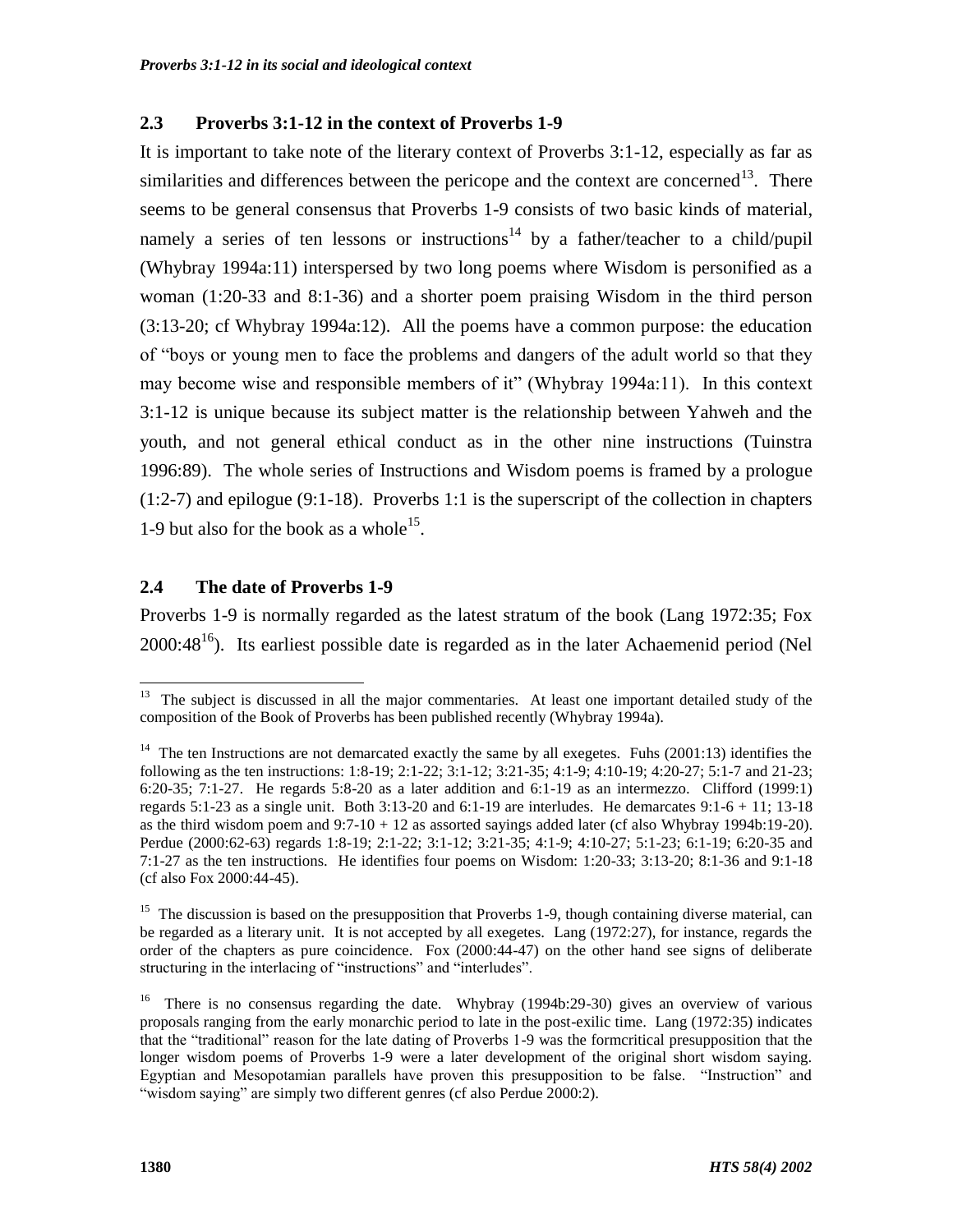1982:2), probably during the last half of the fifth century BC. Many exegetes argue that the work is much younger. It reflects none of the particularistic tendencies present in Ezra-Nehemiah (Fox 2000:49). Rather, the more intellectually cosmopolitan atmosphere ―fits a time when Jewish traditions were in competition with foreign currents of thought‖ (Fox 2000:49). According to Fox Proverbs 1-9 shows some familiarity with Greek styles of thought, therefore he concludes that a Hellenistic dating is not out of the question.

This traditional dating has recently been questioned. Departing from the premise that the instructions in Proverbs 1-9 are the reflection of a truely international genre with parallels especially in Egyptian literature, it is argued that nothing in the corpus makes a post-exilic date imperative (Whybray 1994a:56; cf Steiert 1990:213). Whybray (1994a:14-56) allows for the possibility of a redactional expansion of all the instructions except 1:8-19 and 4:20-27, implying that some of the material at least could be pre-exilic. In the end (1994a:60) he is hesitant to propose a definitive date for the original composition or the redactional expansions.<sup>17</sup>

Fuhs (2001:10-11) also refers to the difficulties in dating the separate collections of the book. He indicates that in its final form the book probably was intended for the Jewish community in Palestine during the Hellenistic conflicts of the third and second centuries BC. Proverbs reflects some of the tensions in the Jewish community, especially the social tension between the rich and the poor and the pro-Hellenistic and particularistic parties. The final redactor "versucht die Kultur-synthese zwischen hellenistischer Weltweisheit und JHWH-Glauben" (Fuhs 2001:11).

Perdue (2000:56-62) regards a dating of Proverbs 1-9 in the Persian period (late sixth and fifth centuries BC) as the most plausible possibility. He indicates that the collection should be read against the background of growing tension between different social classes in the province of Judah. The indigenous population who remained in the homeland during the Babylonian Exile intermingled with deportees from other regions and had a more lenient understanding of Yahwism. On the other hand, the captives" only source of identity was their religion. When they returned to the homeland, they brought

 17 Clifford (1999:3-6) points out how relative many of the arguments (linguistics, editing devices and themes) for an early or late dating can be. The best that can be done is to trace the general development of wisdom, assuming that the rise of the monarchy also inspired the rise of literary traditions in Ancient Israel. This tradition culminated in the literary and redactional activities of the Second Temple period, roughly between the sixth and fourth centuries BC.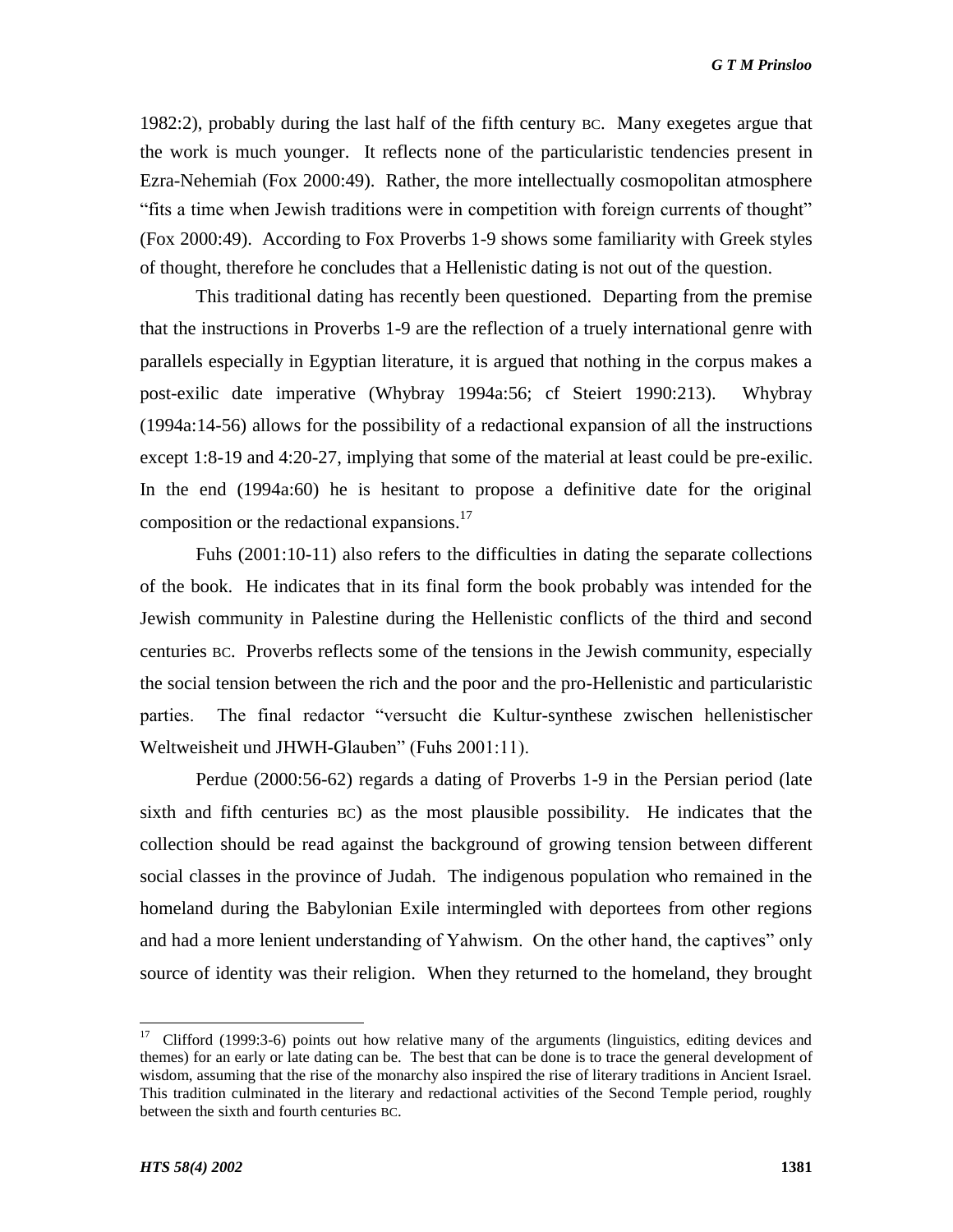with them a much stricter version of Yahwism. On the other hand they maintained good relationships with the Persian authorities and soon became the group with the political and economic power.

This tension lead to the formation of two opposing groups. On the one hand the Zadokite priesthood became the elite in Judean society and had the support of the Persians. On the other hand a group of visionaries from the disgruntled masses founded the apocalyptic movement, seeking a totally new dispensation under the guidance of a new Davidic ruler and a purified temple cult. Accordingly, two groups of sages also developed. The first aligned themselves with the "hierocratic party of the Zadokite" priests' (Perdue 2000:60). The second became more and more pessimistic about "the current cosmic and social order" (Perdue 2000:60). Proverbs 1-9 can be ascribed to the first group. They tried "to promote the interests of the prevailing social and religious order" (Perdue 2000:61).

Within this general framework the following can be said about the society where Proverbs 1-9 originated (Whybray 1994a:56; 1994b:24; Fox 2000:9):

- The purpose of the Instructions is the education of young men.
- Two themes are predominant: the avoidance of evil company and the avoidance of immoral women.
- The pupils belonged to the upper class of urban society.
- The Instructions presuppose the ability to read and write.
- Wealth is taken for granted, in contrast to the more mundane content of 10:1-22:16 and 25-29.

#### **2.5 Deuteronomy and the Prophets as intertexts for Proverbs 3:1-12**

Many exegetes have pointed out the similarities between Proverbs 3:1-12 and passages in Deuteronomy (cf Whybray 1994b:59). Stanza I (Strophes A and B; 3:1-4) shows a clear resemblance to Deuteronomy 6:1-15. As in 3:1ab the people are called upon to keep the of Yahweh (Deut 6:1-2), and promised a long life as a result of obedience (Prov 3:2ab and Deut 6:2). Like the son/pupil (Prov 1:1b), Israel should keep the commandments in their heart (Deut 6:6). In Deuteronomy 6:7 the Israelites are called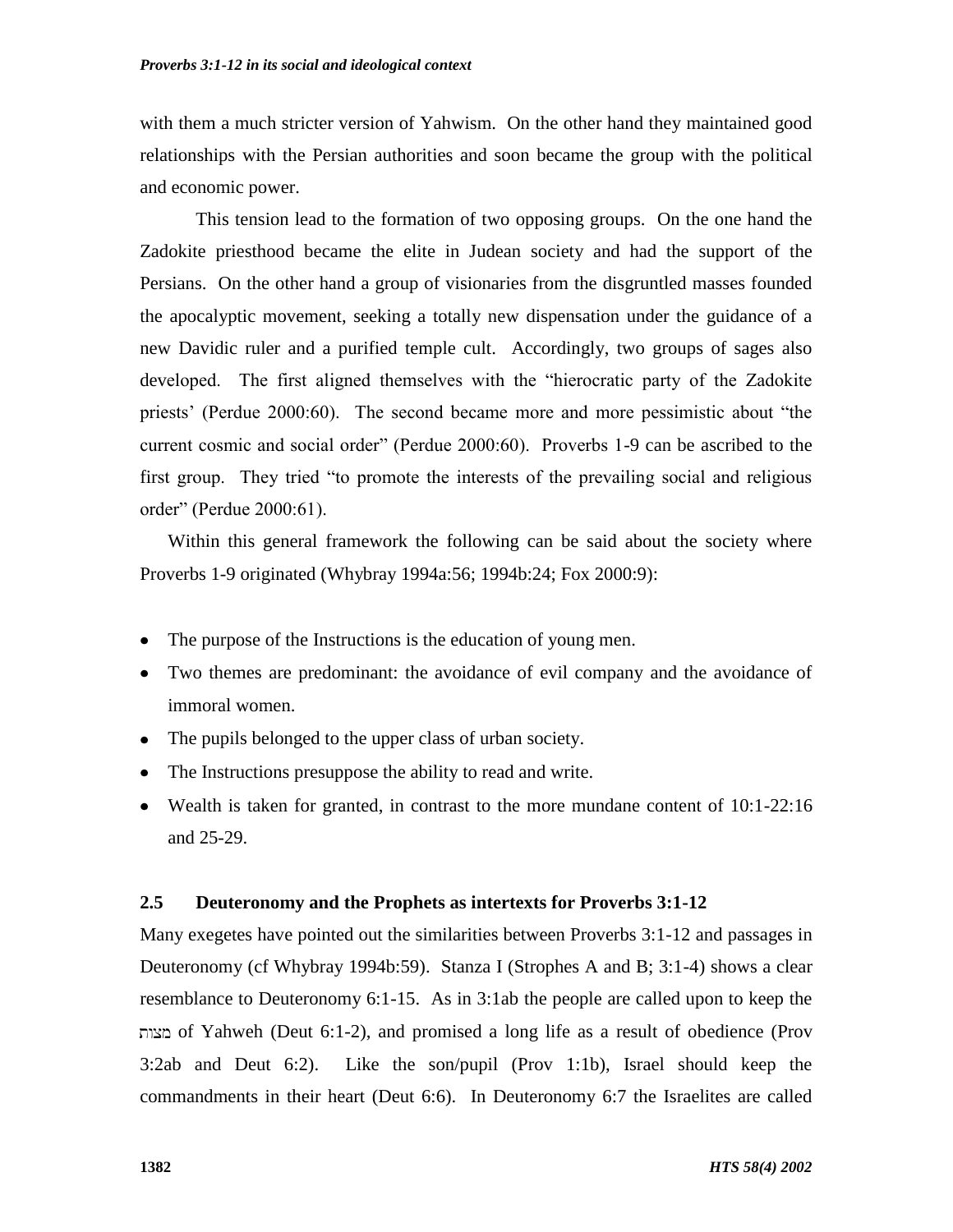upon to teach the commandments to their sons  $(\overline{\tau}$ לֶבְנִי $\overline{\tau}$ , cf Prov 3:1a, 11a and 12b), to bind them (קשר) in Deut 6:8 and Prov 3:3b) on their hands and forehead and to write them (כתב in Deut 6:9 and Prov 3:3c) on the doorposts of their houses. Yahweh should never be forgotten (שכה in Deut 6:12 and Prov 3:1a). But in contrast to Deuteronomy which speaks about the תורה of Moses being written on לוחות "tablets" of stone (Deut 9:9, 11), the son is called upon to write the תורה of the father on the לוח "tablet" of his heart (Prov 3:3c).

Stanza III (especially Strophe F [3:11-12]) has many similarities with Deuteronomy 8:1-6. Both passages have as theme the subject of divine education (Fuhs 2001:37). Deuteronomy 8 describes the hardships of the wilderness journey as an educating experience (Clifford 1999:53). In both passages the image of fatherly discipline is used as an explanation for hardship (Prov 3:12ab and Deut 8:5). But as the son is called upon not to forget ( $\pi$ לא השכח) in 3:1a) the teachings of the father, Israel is called upon in Deuteronomy 8 not to forget that it is Yahweh who gave them their land and all its blessings (cf Deut 8:11, 14, 19).

Stanza II (Strophes C and D [3:5-8]) on the other hand has parallels in the prophetic literature, especially in Isaiah and Jeremiah. The notion of making straight a path (3:6b) is well known in Deutero-Isaiah (cf Isa 40:3; 45:13), where the metaphor also refers to a prosperous life (Fox 2000:150). The warning against reliance upon own understanding  $(3:5b)$  and wisdom  $(3:7a)$  is also echoed in the prophets. Isaiah promises destruction to those who are wise in their own eyes (Isa 5:21). And Jeremiah warns that wisdom and might and wealth should never be a source of pride. Rather, pride should be sought in a relationship with Yahweh (Jer 9:23-24). An important question is how these similarities should be accounted for. According to Whybray (1994b:59-60) some instances might be pure chance, others due to common vocabulary and education, still others to parallels in other Ancient Near Eastern texts. Some, however, cannot be ignored. According to him the parallel between Deuteronomy 8:5 and Proverbs 3:11-12 implies that Deuteronomy was influenced by the vocabulary and concepts of family education. Perdue (2000:98) maintains that the sages of Israel and Judah were involved in the writing and redaction of Deuteronomy. For Clifford (1999:51) the similarities indicate, "that the exhortatory rhetoric of Deuteronomy and Proverbs had a common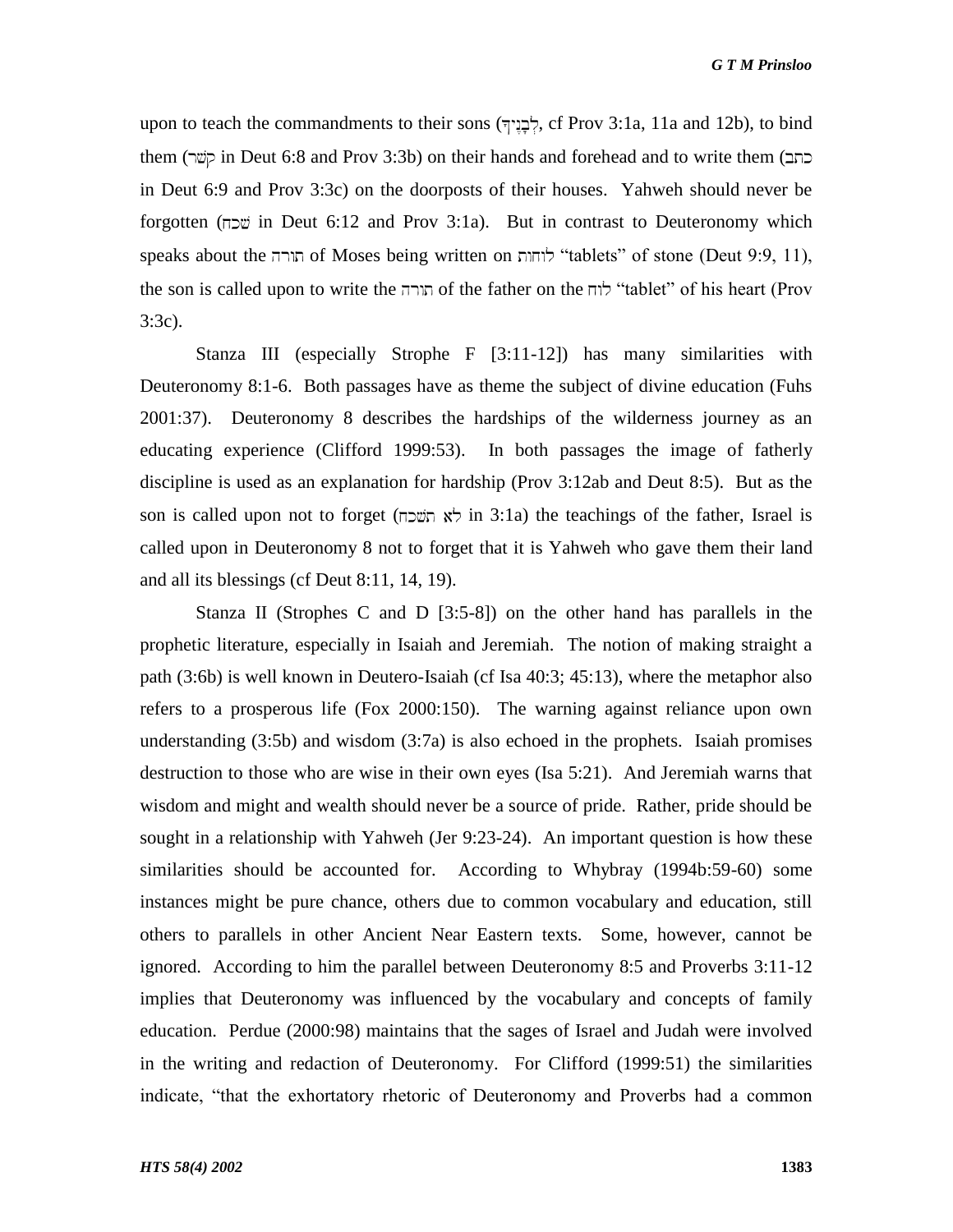origin in the scribal class of Jerusalem responsible for their writing". The parallels at least point towards a common social and religious background for these texts. The wisdom instructions in Proverbs 1-9 are not alien to the traditions of Yahwism expressed in Deuteronomy and the prophets.

#### **2.6 Divine retribution**

It has been suggested that the underlying principle in all wisdom texts is the notion of divine retribution<sup>18</sup>. Therefore the picture of God portrayed in Proverbs is different from that in the rest of the Old Testament. God is "perceived only as the One who presides over a system of rewards and punishments which is self-operative and grounded in the very nature of things, simply setting his seal, as it were, on it‖ (Whybray 1994b:11). It became customary to call this portrayal of  $God<sup>19</sup>$  the "doctrine of retribution"<sup>20</sup> or (in a more refined form, especially by German scholars) the "Tun-Ergehen Zusammenhang"<sup>21</sup>. While it is true that the principle of divine retribution, in which people are rewarded or punished according to what they deserve, is operative in many of the proverbs in 10:1- 22:6 and 25-29, the matter is not as simple as that.

For a start, the terminology used is not quite appropriate. "Retribution" carries the undertone of *punishment* and *immediacy* that is absent in Proverbs (Clifford 1999:19). In many proverbs Yahweh is perceived as unknowable and human knowledge as limited (cf Prov 16:1, 9, 33; 17:3; 19:21; 20:24). Yahweh can intervene to frustrate human expectations. Yahweh is a "God who rewards and punishes in accordance with the principles of justice, but who nevertheless remains free and inscrutable in his decisions"

<sup>&</sup>lt;sup>18</sup> Boström (1990:90-140) gives an overview of scholarly opinions on the subject. In this paper only a few critical remarks with specific reference to Proverbs 3:1-12 can be made.

 $19$  It should be noted that this is a portrayal of God created by exegetes, not necessarily the intended picture of the redactors of Proverbs. In the following discussion it will become clear that an uncritical acceptance of this picture of God can be refuted simply by critical exegesis of passages in Proverbs itself. The intentional juxtaposition of Proverbs 3:9-10 and 11-12 already suggests a paradox in the perceived "system" of retribution.

<sup>&</sup>lt;sup>20</sup> In an absolute form the doctrine would imply that God is a judge "der in seiner »gerechten Vergeltung« die gute Tat »belohnt« und die böse Tat »bestraft« (*iustitia distributiva*‖; Janowski 1994:250).

<sup>&</sup>lt;sup>21</sup> A proponent of the more refined definition is Koch (1955:1-42). He is critical of the absolute form of the doctrine and would rather not speak of a dogma of retribution but rather of a "Tun-Ergehen-Zusammenhang" whereby an act mechanically generates an effect. It is not Yahweh who necessarily rewards or repays, but there is a relationship between deeds and their consequences.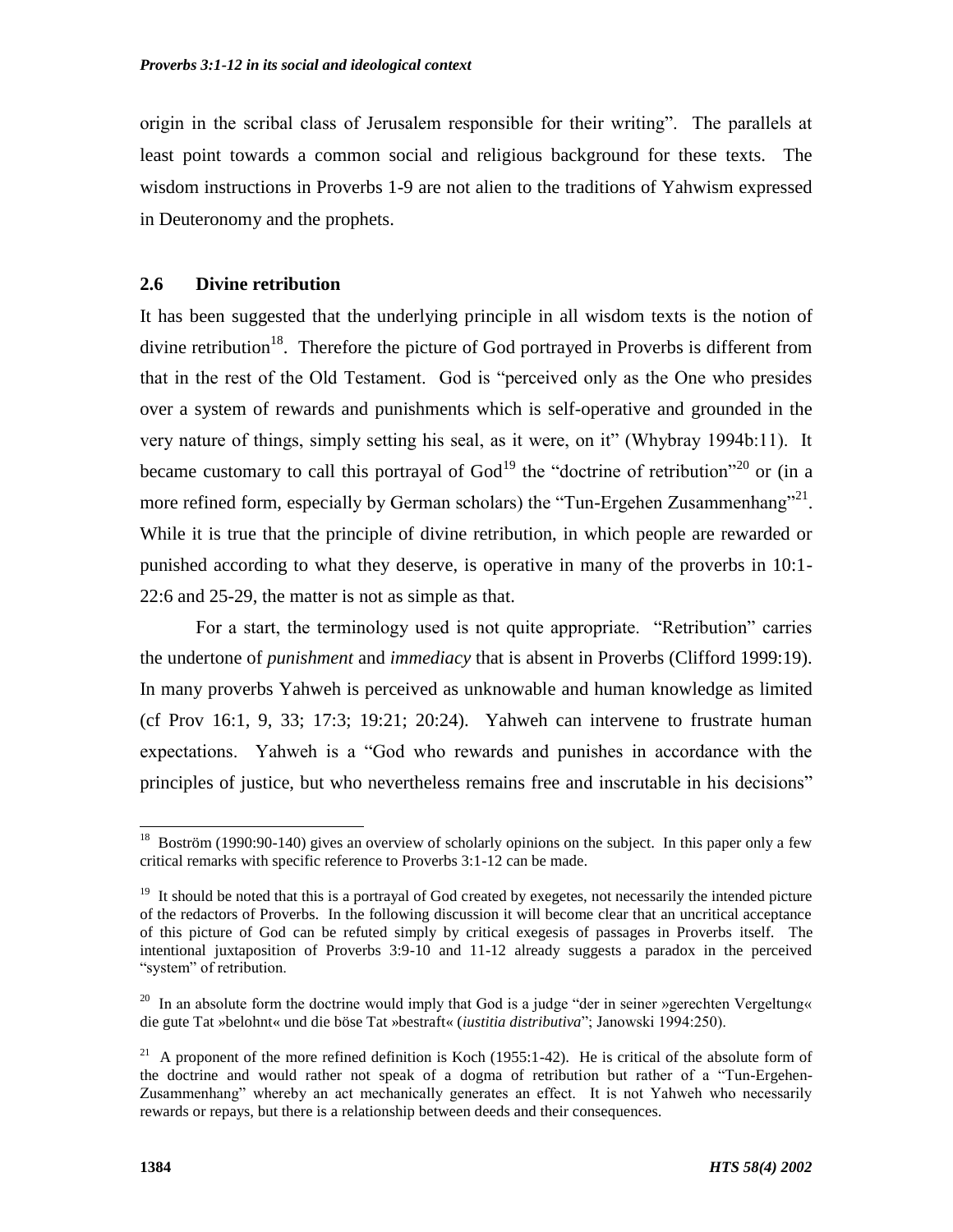(Whybray 1994b:11). In many instances the Book of Proverbs is critical towards a mechanical dogma of retribution (Fuhs 2001:6). What is emphasised in the book is not the concept of retribution, but the reality that deeds have consequences (Fuhs 2001:6). Proverbs focuses on the *reward(s)* of a just life and its "*gradual consequences*" (Clifford 1999:19).

While a "dogma" of divine retribution might be detected in  $3:9-10$ , it is immediately balanced by the reference to divine discipline and reproof in 3:11-12. There are cases where the expected reward as result of positive behaviour remains absent. Theologically the poet explains it as the Lord's reproof for those whom he loves. Suffering too, then, has an educational purpose (Whybray 1994b:58). This "somewhat paradoxical" (Murphy 1998:xxv) instruction indicates the awareness that action and reward do not always correspond and "seems to be a way of incorporating adversity into life in a "constructive" way" (Murphy 1998: $xxv$ ).

# **3. READING PROVERBS 3:1-12 IN ITS EXTRATEXTUAL CONTEXT**

#### **3.1 Introductory remarks**

The question now to be answered is in what kind of society a text such as Proverbs 3:1-12 could have originated. If the intertextual observations are taken seriously, Proverbs 1-9 can be described as a post-exilic document. While it is possible that some of the Instructions grew over a long period of time (cf Whybray 1994a:56-57), at least in their present form and setting in the Book of Proverbs they were intended to educate young people of the postexilic province of Judah to become responsible members of society (Fox 2000:11).

That society differed dramatically from modern (Western) society. Anthropologists have shown beyond doubt that the value systems<sup>22</sup> and social institutions<sup>23</sup> of

 $\frac{22}{2}$  A "value" is defined by Pilch and Malina (1998:xv) as "some general quality and direction of life that human beings are expected to embody in their behavior ... It is an emotionally anchored commitment to pursue and support certain directions or types of actions".

<sup>&</sup>lt;sup>23</sup> Pilch and Malina (1998:xvii) define "social institutions" as follows: "In order to realize values, human beings create and utilize social institutions… Institutions mark the general boundaries within which certain qualities and directions of living must take place."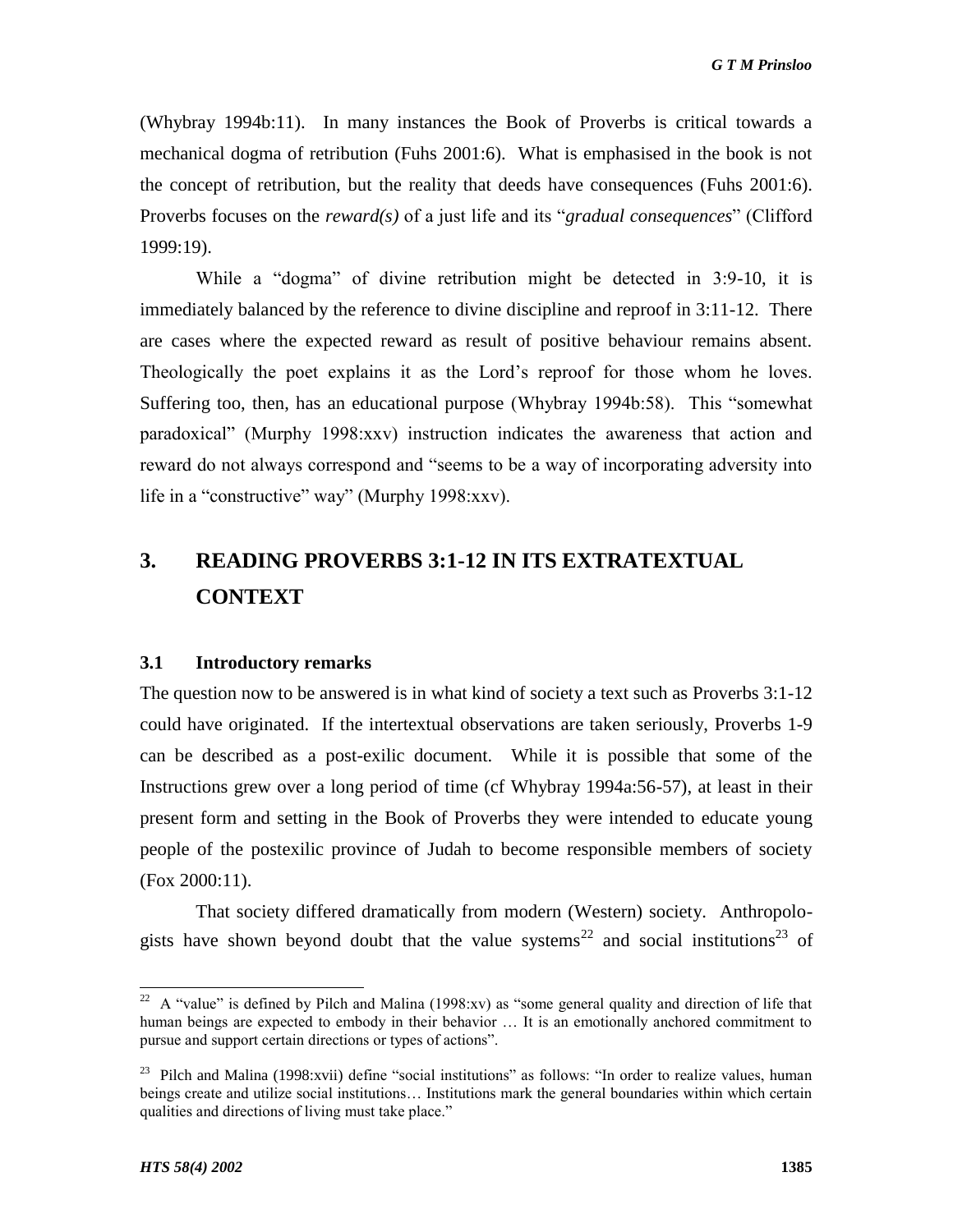ancient Mediterranean societies were in many respects exactly the opposite from the society we live in. Pilch and Malina (1998:xxx) identified at least five areas of difference between the two societies. It can be schematised as follows:

| ANCIENT MEDITERRANEAN SOCIETY                              | (POST)MODERN WESTERN SOCIETY            |
|------------------------------------------------------------|-----------------------------------------|
| Being and/or becoming (states) are important               | Doing (activity) is important           |
| Collateral (group) and lineal (hierarchical) relationships | Individualism                           |
| Present and past time orientation                          | Future time orientation                 |
| Uncontrollable factor of nature (subordination)            | Manipulation or mastery of nature       |
| Human nature is a mixture of good and bad                  | Human nature is neutral and correctable |

One of the core values<sup>24</sup> of ancient Mediterranean societies was the concept of *honour and shame* (cf Olyan 1996:202-204; Plevnik 1998:106-115). The importance of this concept for the interpretation of the Book of Proverbs has not been appreciated yet. Olyan's (1996:204) definition of honour/shame will already illustrate the applicability of the concept for Proverbs  $1-9$  in general and Proverbs  $3:1-12$  in particular: "Honor, generally speaking, is owed by an inferior to a superior: by the young to the elderly…; by the worshiper to his or her deity…; by a child to a parent…; by the living to the dead…; by a dishonored or diminished person to an honored person… It is a commodity of value, actively sought by deities and by human beings. It is often conferred or inscribed in the public sphere, through ritual action such as sacrifice ..."

In a community such as the postexilic community in the province of Judah, these concepts became highly valued. The people of Judah have lost most of their political and financial power (symbols of honour). Honourable conduct in public, fitting into society, living according to divine order – these became motivating principles for people experiencing circumstances beyond their understanding and control. It is in this social context that Proverbs 3:1-12 should be read. Different aspects of this concept will be discussed in the rest of the paper.

# **3.2 Developing a dyadic personality**

Snijders (1984:14) has observed that wisdom texts are not directed towards the people as a whole, but to the individual. But this observation should be seen in the context of

<sup>&</sup>lt;sup>24</sup> Pilch and Malina (1998:xix) differentiate between core and peripheral values. "Values that are expected in all human interactions are core values … Values that are specific to given interactions are peripheral values."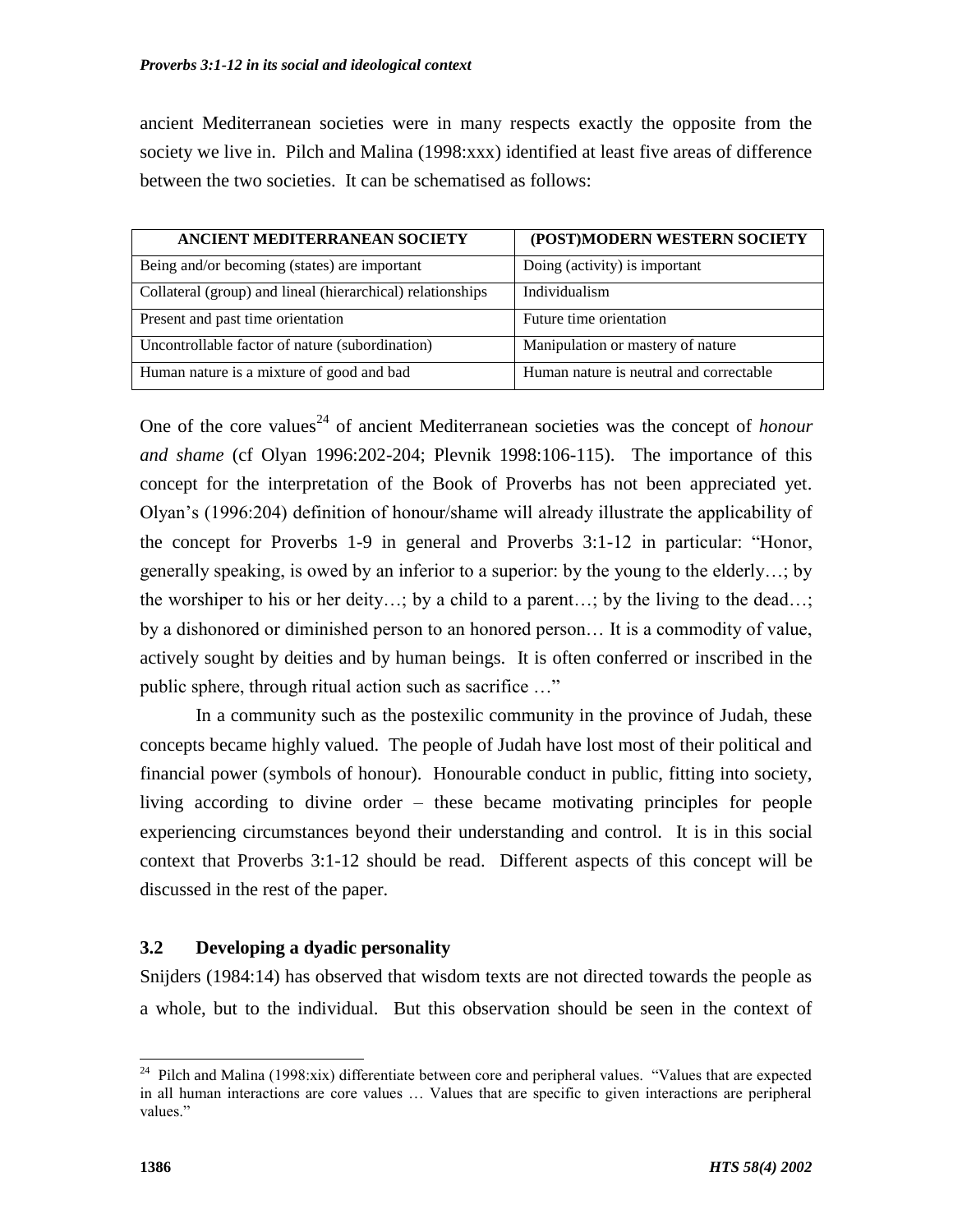*G T M Prinsloo*

ancient Mediterranean societies where individualism was frowned upon and "individual people are not known or valued because of their uniqueness, but in terms of their dyad, that is, some other person or thing" (Neyrey 1998:54). In this system individual honour is ascribed according to someone's attachment to a higher authority. In this context great value is placed on obedience, faithfulness and loyalty (Neyrey 1998:55).

These aspects are clearly present in Proverbs 3:1-12. There is a remarkable concentration of words for parts of body in the poem.  $\forall$  "heart" occurs three times (3:1b, 3c, 5a) and as such plays a central role in the interpretation of the poem. According to Old Testament thinking the heart is far more than an organ pumping blood. It is also more than the seat of emotions (Snijders 1984:16). The heart is the "Personmitte" (Steiert 1990:254), the seat of intelligence (Clifford 1999:15), reason, and will (Malina 1998b:68) – in short the origin of life itself (Prov 4:23; cf Snijders 1984:37). In 3:1b and 3c the reference to "heart" should be understood metaphorically as the internalisation of the father's teaching, making it part of the self. It is especially clear in the command "write them upon the tablet of your heart" in 3:3c. It refers to the Ancient Near Eastern custom of wearing an amulet with an inscription (mostly an incantation) on a cord around the neck. The amulet rests against the breast. Its function is to protect the wearer against evil spirits. Here the expression is used metaphorically as an indication of internalising love and faithfulness, making it part of the person's being, allowing it to become the motivating principle in all relationships (Fuhs 2001:35). Only someone who has done this, can comply with the command in 5a – to trust the Lord with all your heart, that is with the whole being (McKane 1970:292).

―neck‖ occurs in 3b. The neck is the place where breath and words originate (Snijders 1984:37). To bind something around the neck refers to the Ancient Near Eastern custom of engraving a word on a metal plate and wearing it around the neck, not only as decoration (McKane 1970:291), but also as good luck charm (Snijders 1984:37). In 3:3b it is used metaphorically as an indication of the visible practice of love and faithfulness (Farmer 1991:36).

―eye‖ occurs twice (3:4b and 7a). According to ancient Mediterranean thinking there was a direct link between heart and eye (Malina 1998b:68-69). When it is stated in 3:4ab that internalisation of the father's teaching will lead to the son finding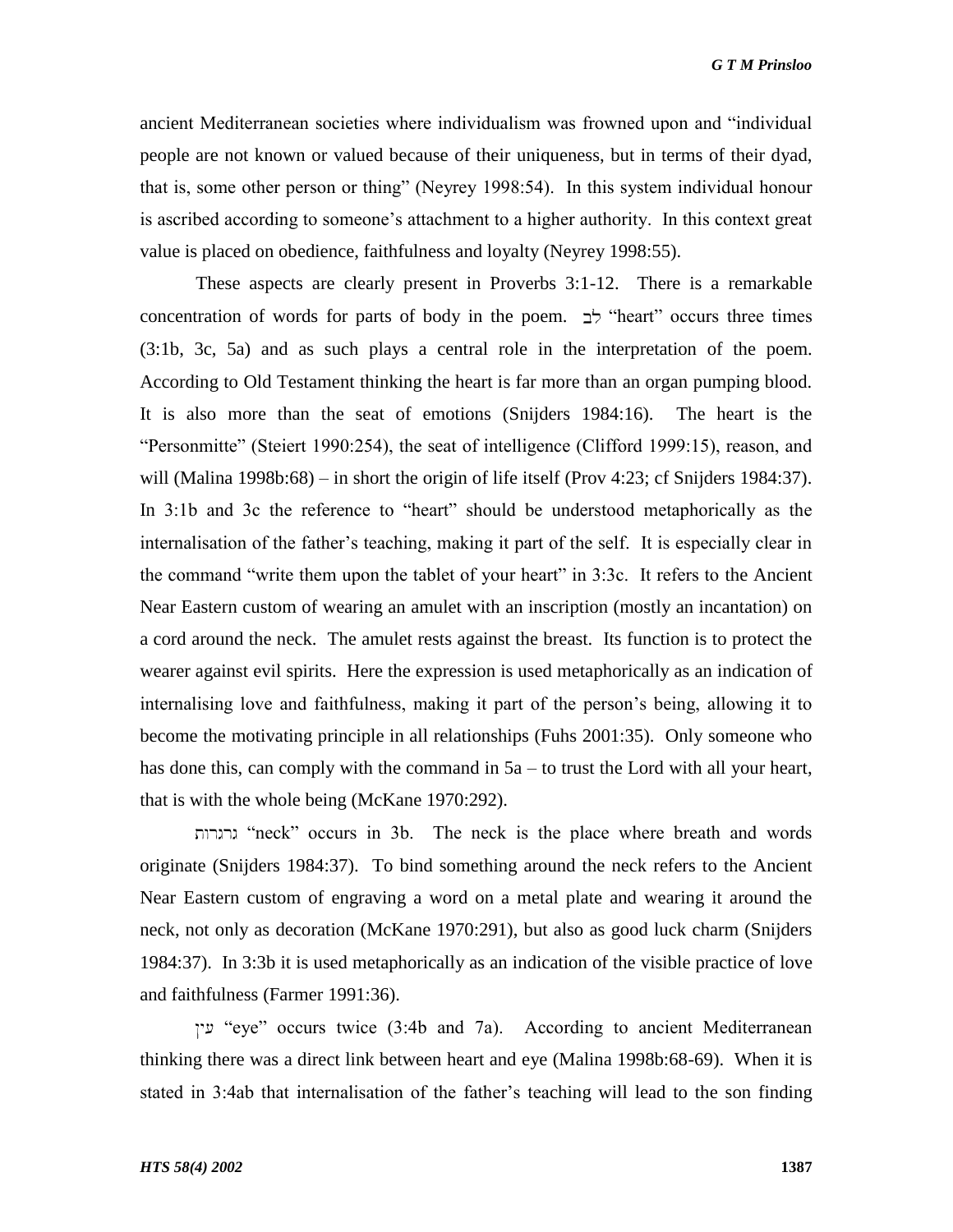―favour and high regard in the eyes of God and man‖ it refers to an honourable reputation in the estimation of all (Malina 1998b:71). Exactly the opposite happens in 7a. To be wise in one's "own eyes" is to dishonour Yahweh and thus to be shamed.

―body‖ and ―bones‖ occur in parallelism in 3:8ab. Together they refer to the outward and inward dimensions of the physical body. The result of fearing the Lord (3:7b) is health, wholeness, and vitality of the whole body.

All these terms emphasise the internalisation of teaching, the forming of character, the developing of personality. But the personality that emerges is a dyadic personality. The son exists, receives honour, and enjoys blessing *only in relation to* figures of authority (his father and Yahweh). Therefore great emphasis is placed upon the son's obedience to his father and to Yahweh. He is called upon not to forget his father's teaching (3:1a), but to keep his commands (3:1b). Equally important is the practising of "love and faithfulness"  $(3:3a)$ . The son must "trust in the Lord"  $(3:5a)$ , "fear the Lord"  $(3:7b)$  and "shun evil"  $(3:7b)$ . Conversely, he must not lean upon his "own understanding"  $(3:5b)$  or be wise in his "own eyes"  $(3:7a)$ . He must "honour" the Lord with his wealth  $(3:9a)$  and should not "despise"  $(3:11a)$  or "resent " $(3:11b)$  the Lord's "discipline"  $(3:11a)$  or "rebuke"  $(3:11b)$ . It is only by honouring his father and Yahweh in this manner that honour will be bestowed upon him (cf 3:2, 4, 6, 8, 10).

#### **3.3 Fitting into an authoritarian society**

Ancient Mediterranean societies were by and large authoritarian (Malina 1998a: 13). It implies that authority figures can demand total submissiveness from people with lower status.

It is now generally accepted that the references to "my son" and "your father" in Proverbs 1-9 can be taken quite literally (Whybray 1994a:56). Parallels from Egypt from the New Kingdom onwards sometimes name a specific father and a specific son by name. Proverbs 1-9 seem to have originated as private communications and "reflect instruction actually carried on within the family" (Whybray 1994b:8). What should be looked for, is  $a$  "father/mother to son channel – a family, not a 'school' location" (Murphy 1998: $xxi$ ).

Within this channel, the authority figure expects nothing less than total submissiveness. That is the implication of all the positive and negative commands in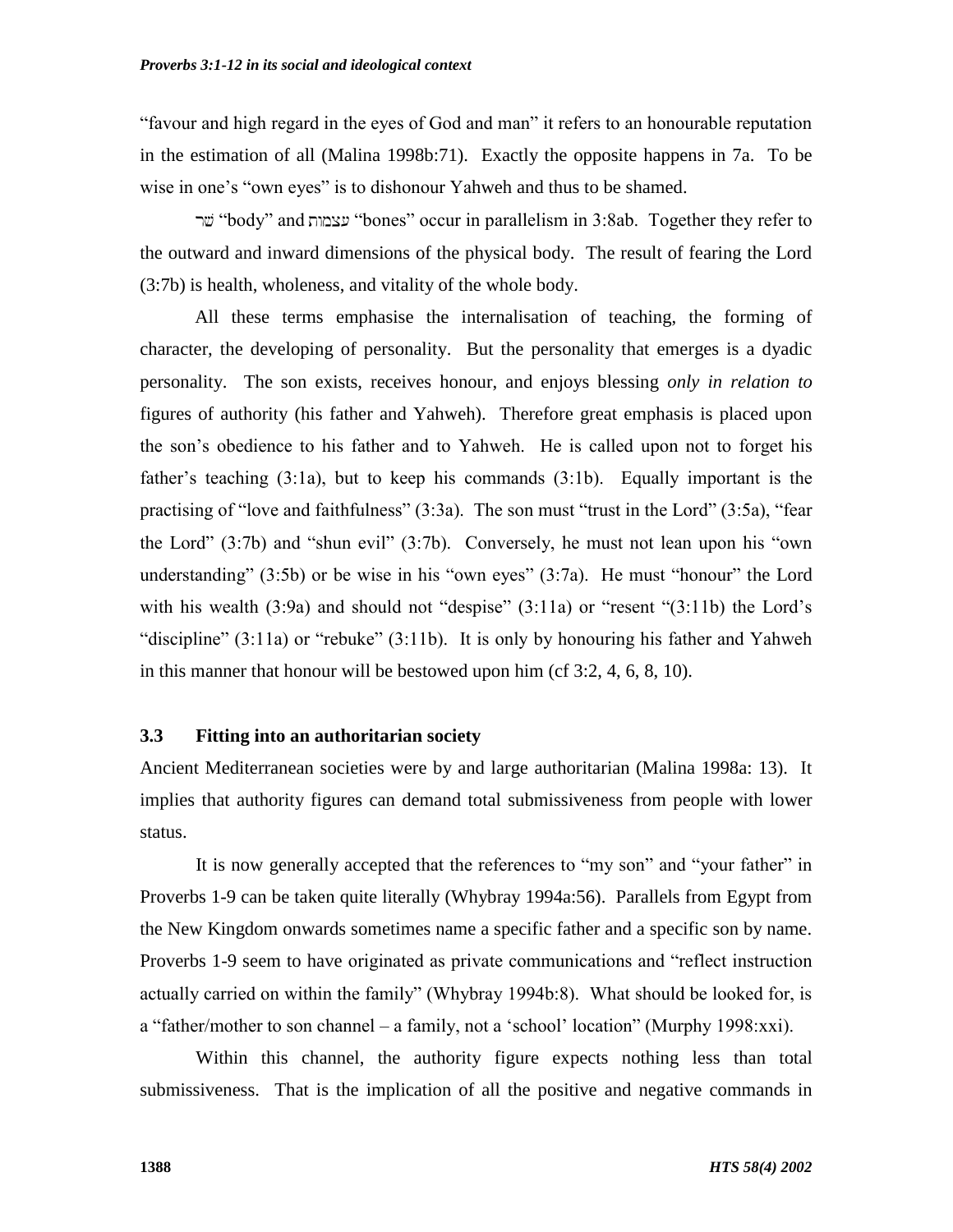Proverbs 3:1-12. In the end, the purpose of the poem is to demand total submissiveness to Yahweh (cf 3:5a, 7b, 9ab), the highest authority. It should be done even in adverse circumstances. The son should be able to endure Yahweh's discipline (3:11a) and rebuke (3:11b) as a necessary part of his education and as a sign of Yahweh's love (3:12ab). It should be done precisely because Yahweh is "a father"  $(3:12b)$ . Malina  $(1998a:15)$ states: "...the ability to wield force, to inflict pain, and to endure it are part of the value cluster called authoritarianism". The comparison of Yahweh to a father is an example of ―the paternal discipline inflicted by the Lord‖ (Murphy 1998:xxv) and indicative of the authoritarian society where 3:1-12 originated.

Authoritarianism also implies a male dominated society. Pilch (1998:145) states it clearly: "The cornerstone of the patriarchal and patrilineal social edifice is the father". The father demands absolute submissiveness and would not refrain from "severe physical punishment" as "the means of instilling such obedience and subordination" (Pilch 1998:146). This is often propagated in Proverbs (cf 13:24; 23:13). It was especially adolescent boys who received this harsh treatment. These concepts can clearly be seen in the father of Proverbs 3:1-12's insistence on obedience, but especially in the command not to resent Yahweh's discipline and rebuke in 3:11-12.

However, the presence of the male dominated authoritarian society should not blind the interpreter for the important role played by female figures in Proverbs 1-9. Especially the portrayal of wisdom as a woman in these chapters points towards the important role of women in the household and in the larger society (Perdue 2000:51). Women played a crucial role in the education of young boys (Pilch 1998:147). While the father symbolised authority, the mother was viewed as "loving and compassionate" (Pilch 1998:147). It is a challenge to sexism in modern culture. In four didactic poems (1:20- 33; 3:13-20; 8:1-36 and 9:1-18) as well as one instruction  $(4:1-9)$  "divine insight and artistic design are personified and metaphorically depicted as Woman Wisdom‖ (Perdue 2000:63). Personified Wisdom played a crucial role at creation, is actively involved in guiding the community, and remains the divine creative force that permeates the cosmos.

Diametrically opposed to Woman Wisdom is her evil counterpart, Woman Folly, ―who represents not only the evil and frivolity of foolish life that strays toward destruction but also both the allure of the "foreign woman" and her culture and the threat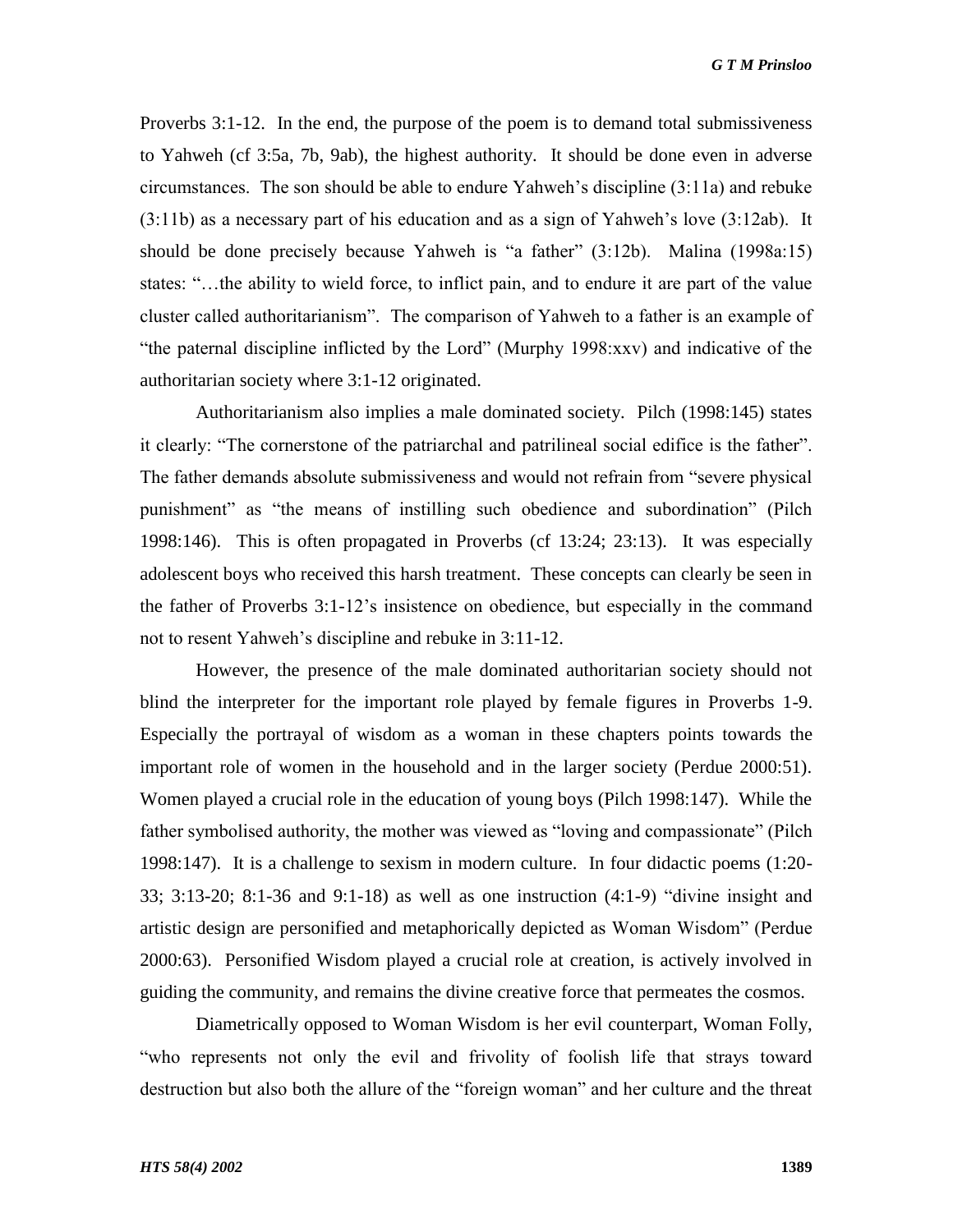of the prostitute to the extended family" (Perdue 2000:63). But evil also has a male representative. Together with Woman Folly, Proverbs 1-9 stresses the danger of wicked men leading people astray. Submitting to the authority of the father and Yahweh, allowing one to be instructed by Woman Wisdom — that is the road to honour! However, allowing one to be lead astray by wicked men and Woman Folly — that is a certain recipe for shame.

#### **3.4 Living honourably**

In the end Proverbs 3:1-12 is permeated by the ancient Mediterranean values of honour and shame. On the one hand the son is encouraged to seek his own honour by honouring Yahweh. On the other hand he is warned against the danger of falling into shame by neglecting to honour Yahweh and relying upon his own insight. This is clear when the positive and negative commands and their respective outcomes are compared.

The *positive commands* especially emphasise the value cluster of authoritarianism already referred to and are intended to enhance the honour of both the father and Yahweh. The father calls upon his son to keep (1b) his commands, bind them (3b) around his neck and write them  $(3c)$  on the table of his heart. He must  $\text{m}$  "trust" in Yahweh (5a). To "trust" Yahweh implies to give oneself wholeheartedly to him and to leave behind every hint of one's own abilities and ambitions (Hubbard 1989:71). As such it is indicative of Yahweh's honour. The same is true of the command to "acknowledge" the Lord (6a). To "acknowledge" Yahweh is indicative of a sound relationship between man and God, allowing God to guide and change one's behaviour (Hubbard 1989:71). To acknowledge Yahweh "in all your ways" is to live a whole life long under his guidance and according to his principles (Hubbard 1989:71). In short – 6a refers to obedience to Yahweh's precepts (Tuinstra 1996:94). Furthermore, to <sup>"fear"</sup> (7b) Yahweh means to revere Him as supreme God (Clifford 1999:52) and to submit yourself willingly to his teaching and discipline (Snijders 1984:15). To "shun evil" (7b) implies ethically correct behaviour (Tuinstra 1996:94) and in the context is meant as the other side of the same coin as revering Yahweh (Clifford 1999:52). In the end the son is urged to בבד "honour" the Lord (9a). It is mostly interpreted as a cultic phrase (McKane 1970:293). Exegetes point out the relationship between 9ab and passages in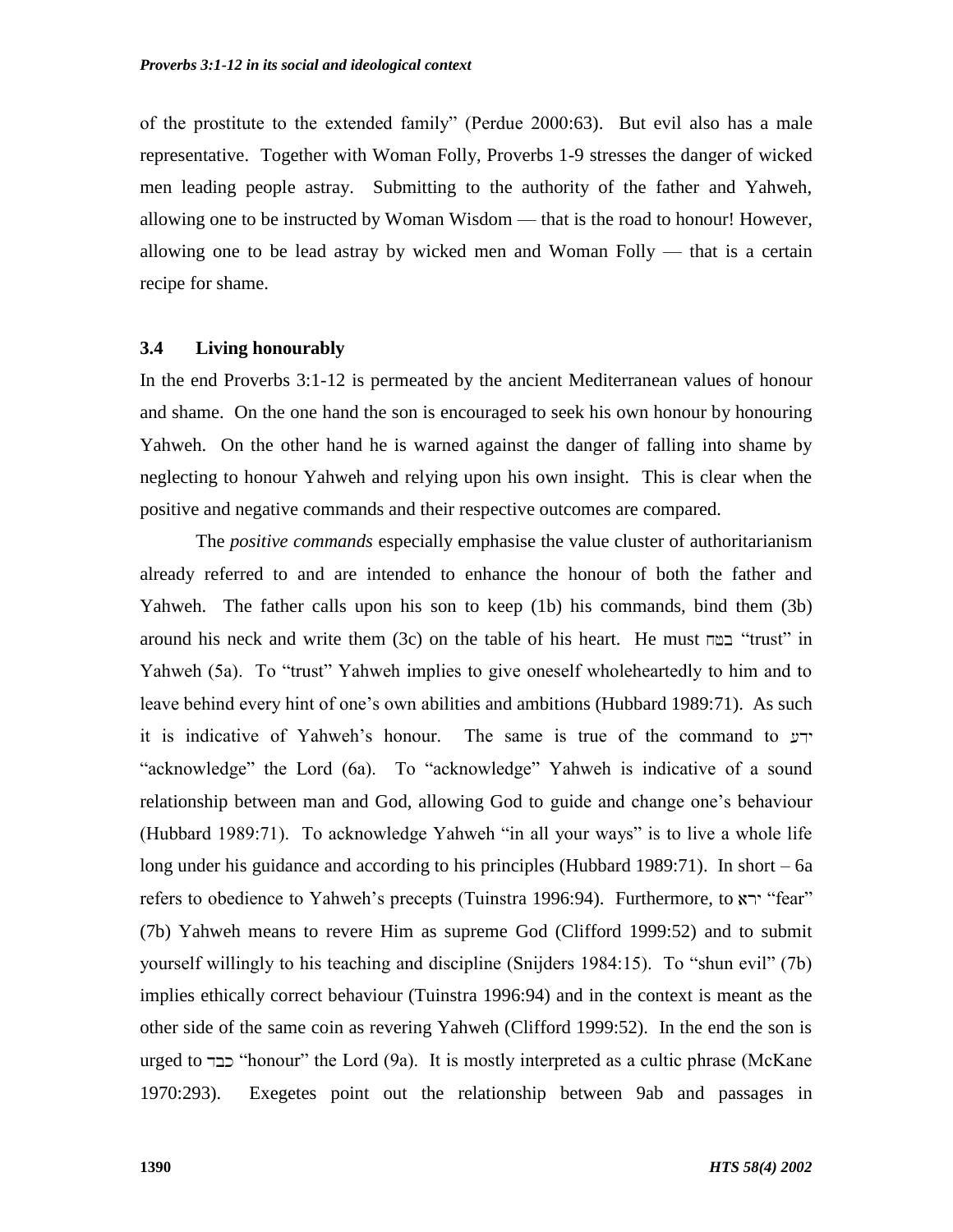*G T M Prinsloo*

Deuteronomy (cf Deut 18:4; 26:2, 10, 15). To honour Yahweh is to recognise his authority (Tuinstra 1996:95). The proper attitude towards material blessing is gratitude and charity, indicating that it ultimately comes from Yahweh (Hubbard 1989:72).

The combination of positive commands creates a sense of "awe, intimacy, and obligation which mark sound relationships" (Hubbard 1989:71).

The *negative commands* state the same notion of honour in exactly the opposite way. To avoid shame the son should "not forget" (1a) the father's teaching. Love and faithfulness "must not leave" him  $(3a)$ . "On your own understanding do not lean"  $(5b)$ and "do not be wise in your own eyes"  $(7a)$  are both a sign of folly (Snijders 1984:18) and as such can bring only shame. Therefore the son should not "despise"  $(11a)$  or "resent" (11b) the discipline of Yahweh, but endure it as a sign of his love and a necessary step in his education. All of these terms refer to willful neglect of the son's duties towards authority figures (Fox 2000:142). It implies unwillingness to honour them, and by implication leads to shame.

Honourable behaviour will not be without *results*. The son will receive "length of days" and "years of life" (2a) in return. Long life is a sign of divine blessing (Tuinstra 1996:91) and as such of honour. The direct relationship between a long life and wealth and honour is also mentioned in  $3.16$  (Snijders 1984:15). "Peace" (2b) emphasises quality of life (Fuhs  $2001:35$ ), the "state of contentment, pleasantness, health, welfare, and security in which good things are had and experienced without the stress of anxiety and fear" (Perdue 2000:97).  $\pi$  (4a) refers to the ability to "get on well with other people, the possession of an attractive personality and the enjoyment of reputation and success" (McKane 1970:292). (4a) in the sense of ―regard‖ (Fox 2000:36) or ―good reputation" in the eyes of others belongs to the sphere of honour. Clifford (1999:51) states it clearly: "One's reputation in the community is an important social good. Public shame, on the other hand, destroys one's place within the community". Yahweh will also "make straight" the son's "paths" (6b). This metaphor implies that it is Yahweh who makes the son's life righteous and safe (Clifford 1999:52). He will also grant the son "health" (8a) and "refreshment" (8b). Together they indicate well-being of the whole person, tangible and intangible (Hubbard 1989:71), the "total personal prosperity that is God's gift to those who walk in wisdom's way" (Hubbard 1989:72). Everything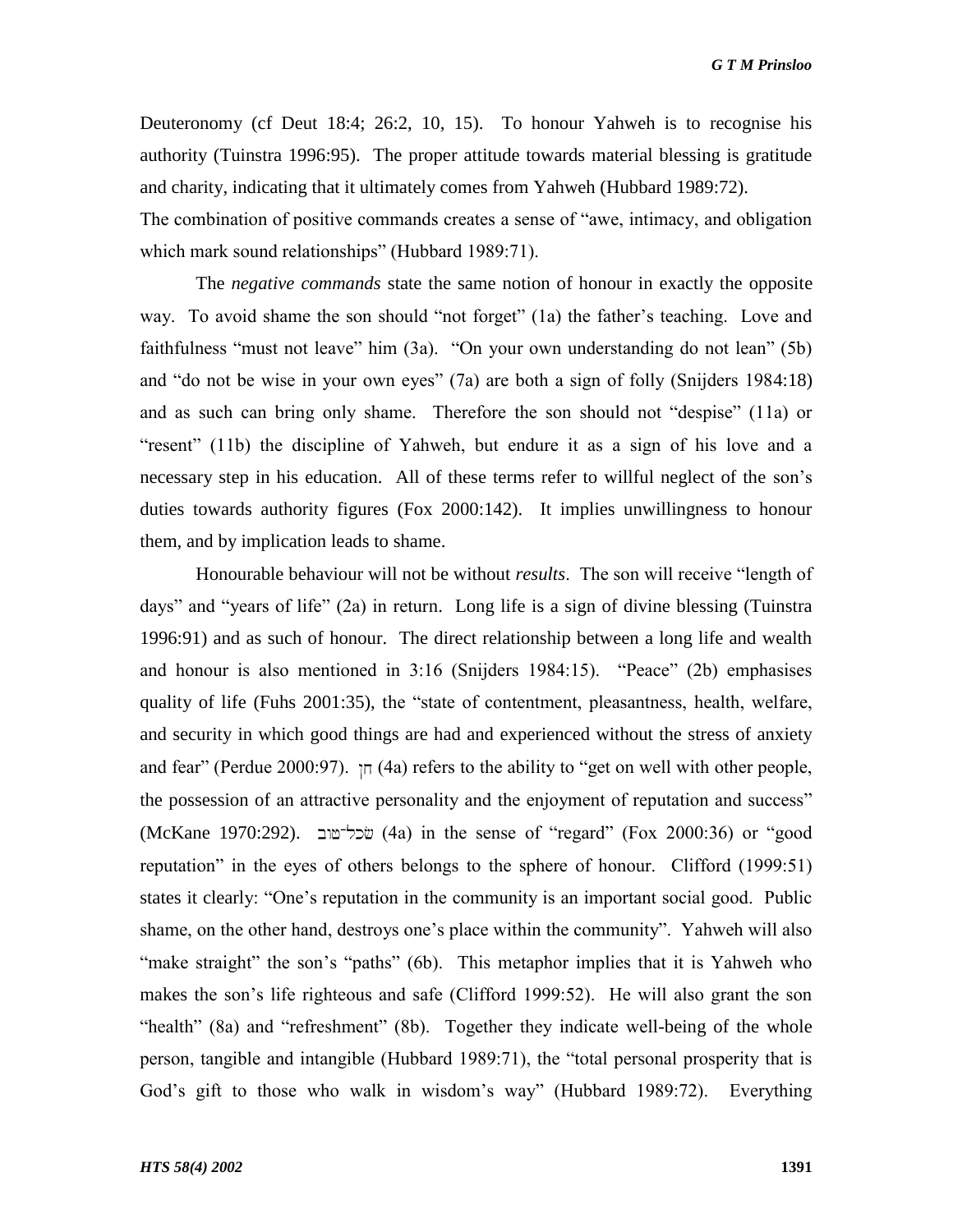culminates in the promise of verse 10, that "your barns will be filled to overflowing"  $(10a)$  and "the wine of your vats will brim over"  $(10b)$ .

Behind the commands and their related promises lies the notion of *patronage* (Malina 1998d:151) or the ancient Mediterranean value of patron-client relationships. ―Clients‖ of a god reckoned their status with their god through their prosperity (Clifford 1999:53). Malina (1998d:151) describes it as "a form of "justice" rooted in generalised reciprocity". If Yahweh is called a "father"  $(3.12b)$  it refers to his role as patron. The patron is expected to relate with his clients in the same way a father would relate to grateful and loving children (Malina 1998d:152). The patron will be honoured, the clients will have their needs met. This is exactly what is stated in Proverbs 3:1-12 (Steiert 1990:255)!

The juxtaposition of Strophes E  $(3:9-10)$  and F  $(3:11-12)$  shows that "ease and security are not automatic results of divine favor" (Clifford 1999:53). By entering into a father-son or patron-client relationship with Yahweh, suffering also enters the equation. It is, however, a sign of Yahweh's love (12a). He disciplines his child like a father the son he delights in  $(12b)$ . The suffering is "purposeful education" (Clifford 1999:53). The patron is of higher status than the client and accordingly under no obligation to provide assurances or guarantees (Malina 1998d:153).

#### **3.5 Convergence of semantic fields**

In Proverbs 3:1-12 a very interesting convergence of semantic fields takes place. Predominantly, the words used in the poem come from the semantic fields of "instruction", "wisdom" and "covenant". It is exactly in the convergence of these semantic fields that the honour of both the father and Yahweh is emphasised.

(a) The words for "*instruction*" all focus on the education of the son. The following words occur:

(1a): In Proverbs the term does not refer to ―law or legally enforceable ordinances‖ (Fox 2000:142), but rather to the authoritative advice given by a superior to an inferior.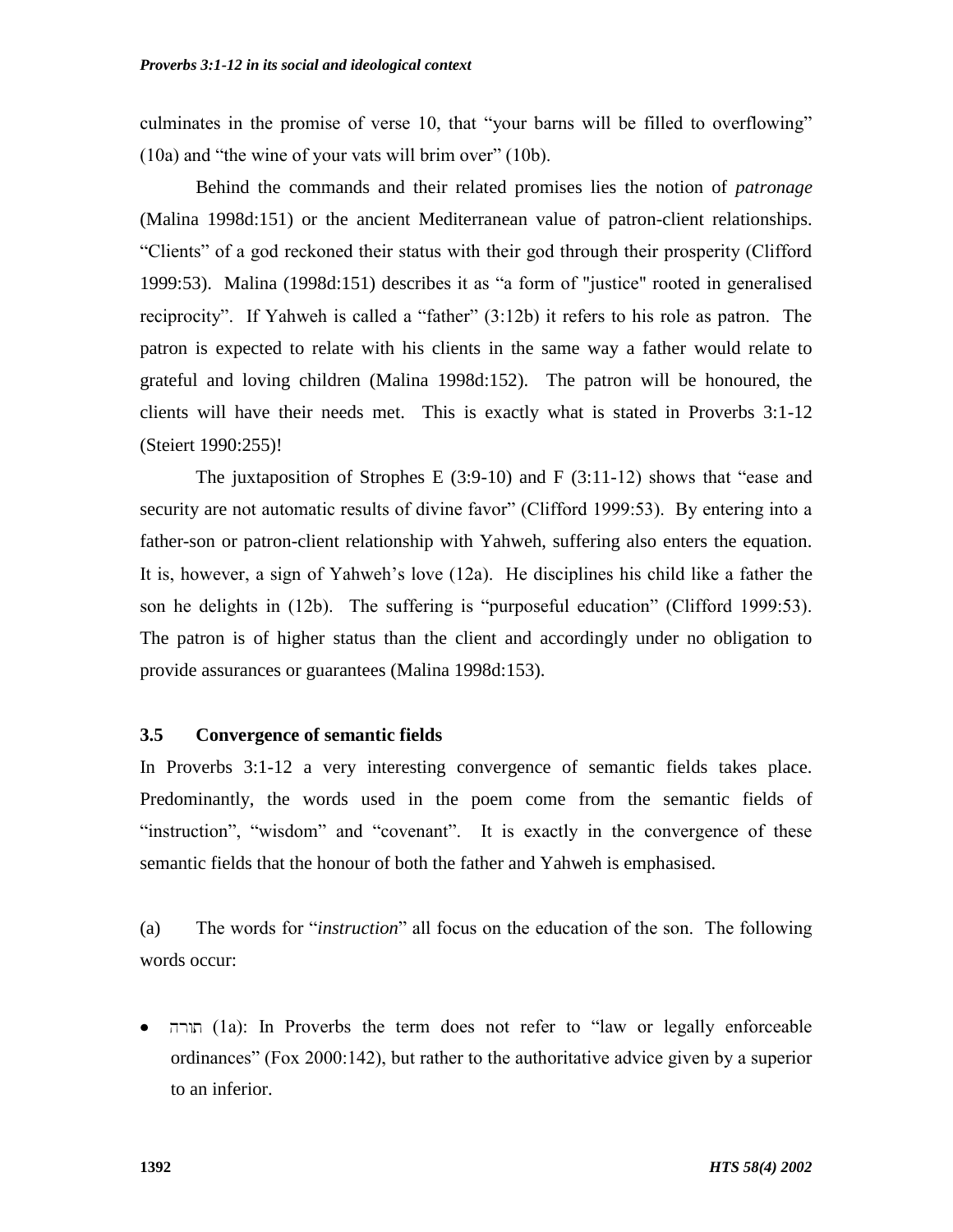תורה (1b): In Proverbs it can be regarded as the content of , תורה, the individual "directives" (McKane 1970:290) of the general term "instruction" (Perdue 2000:97). Both terms are never used for instructions given to superiors or equals (cf Fox 2000:143). It enhances the notion of authority.

(b) The words for "*wisdom*" emphasise the son's insight and reputation. The following words occur:

- שׂכל (4a): The word normally refers to "insight", the ability to grasp the meanings or implications of a situation or message (Fox 2000:36). However, in Proverbs 3:4a it has the special meaning of ""regard", that is to say, the way others see one" (Fox 2000:36).
- (5b): It indicates ―the faculty of intellectual discernment and interpretation‖ (Fox 2000:30), the ability to exercise that faculty and to illustrate it in words and deeds. As such it includes reason and intellect. In Proverbs 3:5b it is used in a negative sense. The son/pupil is called upon not to lean on his own insight. That would amount to *hubris* "which is incompatible with trust in Yahweh" (McKane 1970:292) and as such has the potential to shame the son.
- הכם (7a): It refers to a "high degree of knowledge and skill in any domain" (Fox  $2000:32$ ) and can best be rendered by the English word "expertise". In Proverbs  $3:7a$ it is again used in a negative sense. The son/pupil is reminded not to be wise in his own eyes. That also amounts to *hubris* and in the end will bring shame upon the young man. Its use here is reminiscent of Isaiah's critique upon old wisdom (cf Isa 5:21; McKane 1970:292).
- מוסר (11a): It refers to a "lesson intended to correct a moral fault" (Fox 2000:34) conveyed by a superior to an inferior. The carries the undertone of ―respect for Yahweh and his authoritative teaching" (McKane 1970:290).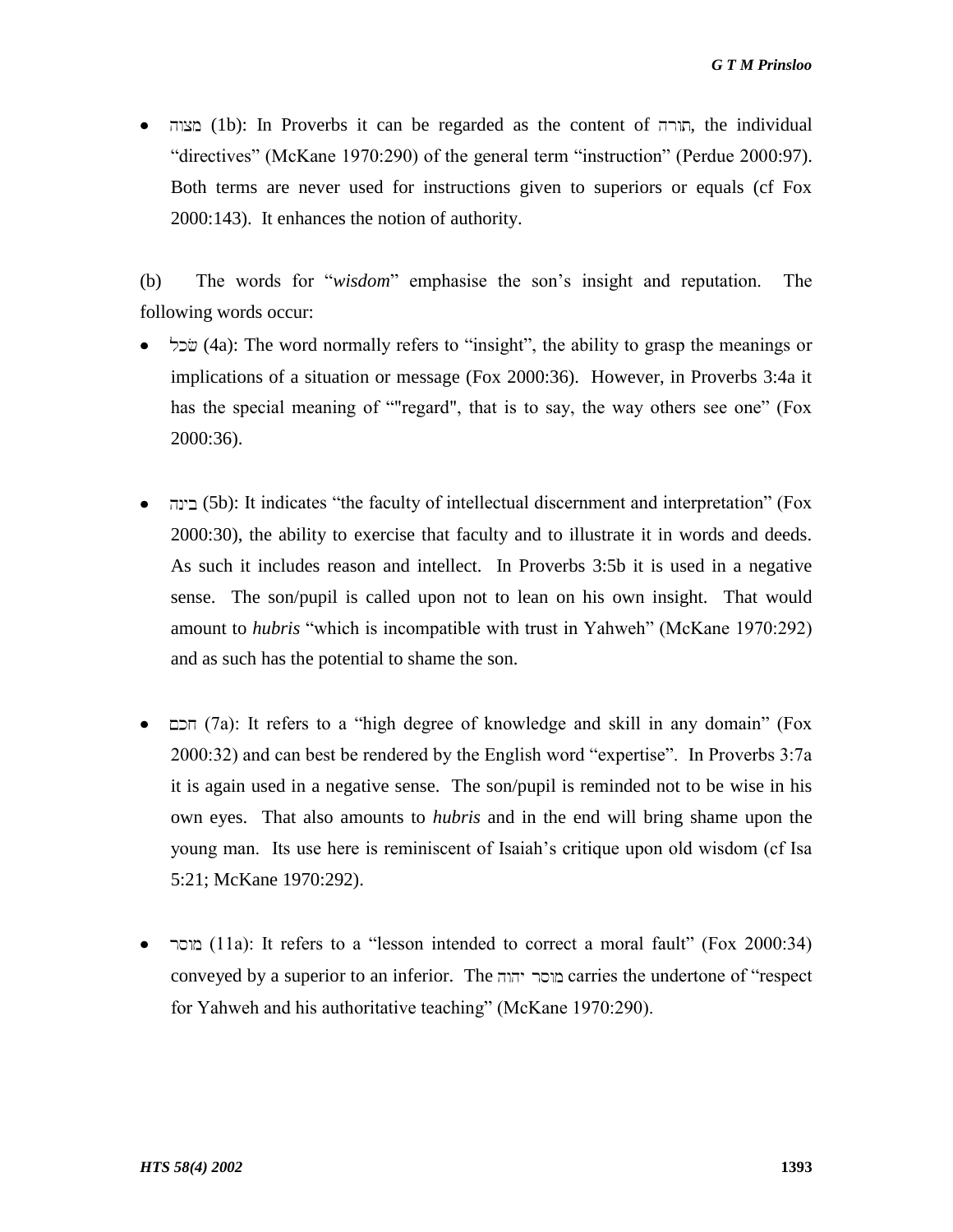- הוכחה (11b): It is used parallel to , מוסר with the additional connotation of ―chastisement‖ (Fox 2000:34), there is a failing that calls for correction, an atrocity that calls for repentance.
- (c) *"Covenant terminology*" is present in the following words:
- (3a): It refers to solidarity between two parties, whether it is in the sphere of family life, between friends, in marriage or in the relationship with Yahweh (Snijders 1984:37). Malina (1998d:92) indicates that the term is central to covenant relations and refers to "the debt of interpersonal obligation for unrepayable favors received". The idea of "ongoing reciprocity" functions strongly in this relationship.
- (3a): It refers to trustworthiness and truth (Snijders 1984:37). According to Malina  $(1998c:72)$  the basic idea behind the term is "reliability". Where persons are concerned, it especially refers to "reliability in interpersonal relations" or "enduring personal loyalty‖. The two terms often occur together as a word pair. As such it is used in different contexts:
	- For the relationship between members of a family or clan (Gen 24:49).
	- For the basic conduct towards Yahweh and other members of the people of Yahweh (Hos 4:1; 6:4,6).
	- For Yahweh's covenant relationship with his people (Ex 34:6; cf Steiert 1990:254).

Opinions diverge as far as the interpretation of in 3:3a is concerned. Some interpret it in the context of familial relationships, others in the context of the school and still others in the context of the covenant relationship between Yahweh and his people (cf Ringgren 1980:21). It should be remembered that Proverbs 3:1-12 is the only instruction that explicitly has the relationship with Yahweh as its subject. The immediate context suggests that the covenant relationship is at stake (McKane 1970:291; Ringgren 1980:21; Farmer 1991:35). Moreover, always function on two planes when covenant relationships are concerned, namely the vertical and the horizontal (McKane 1970:291).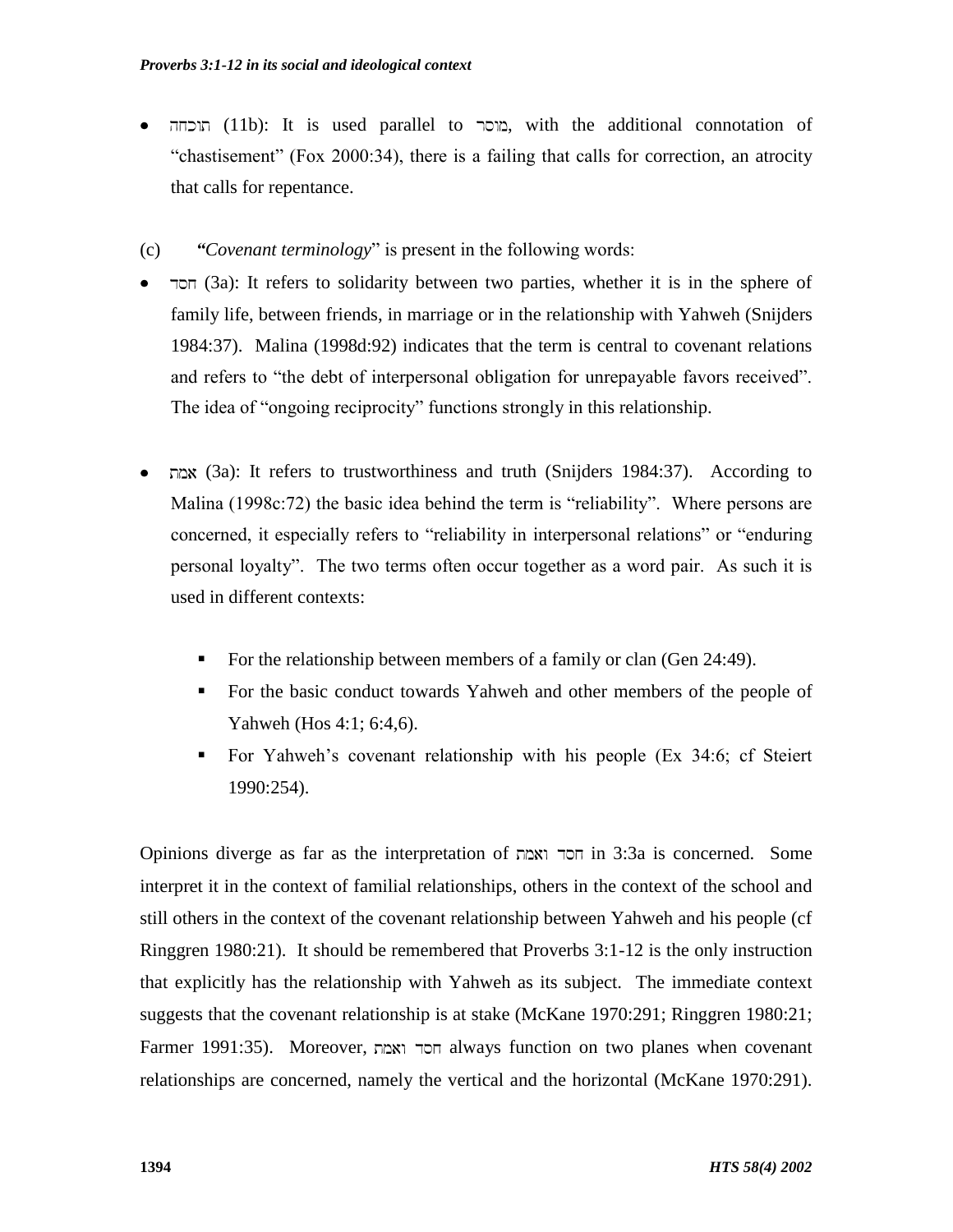The experience of Yahweh's love and faithfulness prompts the receiver not only to reciprocal behaviour, but also to showing a similar attitude towards other members of the covenant (Steiert 1990:255). A relationship with Yahweh only becomes real once it finds expression in a relationship of love and faithfulness towards other people (cf Ps 25:10; 86:15; 115:1; 117:2; Farmer 1991:35; Fuhs 2001:35).

Olyan (1996:204-204) indicated that the concept of honour and shame plays a significant role in covenant relationships. He states: "... treaty partners must honor one another, just as they must love one another, even in situations where they are unequal. To honor a loyal treaty partner confirms publicly the strength of existing covenant bonds". The "public actions" (Olyan 1996:208) confirming the state of the covenant relationship is of utmost importance. Frequently it takes place through rituals. Significantly the (3:3a) at the beginning of Strophe B is followed by the public honouring of Yahweh by means of sacrifices at the beginning of Strophe E (3:9ab). Here the convergence of semantic fields is particularly clear. The benefits for the client in the patron-client relationship are also stated clearly (3:10ab). Honouring Yahweh with material goods will lead to a reciprocal blessing by Yahweh.

# **4. THE IDEOLOGY OF WISDOM**

The underlying motivating principle for the Instruction literature in general and for Proverbs 3:1-12 in particular, is the core value of honour and shame. It is a persuasive text directed by an authority figure (father) to a person of lesser status (son), encouraging him to build his life upon the foundation of honourability in relation with fellow human beings, but especially with God. Proverbs 3:1-12 is the only Instruction with a clearly religious content. The son is encouraged to enter into a covenantal relationship with Yahweh (patron-client relationship). It implies giving all honour to Yahweh privately and publicly. In the process the son will gain much – the protection, good-will and blessing of the patron. By honouring Yahweh, he will also receive honour.

Proverbs 1-9 belongs to the genre of *didactic wisdom* (Murphy 1998:xx), "almost always cast in the words of a father to his son" (Fox 2000:18). Characteristic of the genre is the fact that it makes no reference to Israel, the history of Israel or the acts of God in history (Whybray 1994b:4). Moreover, wisdom is concerned with life-skill. In the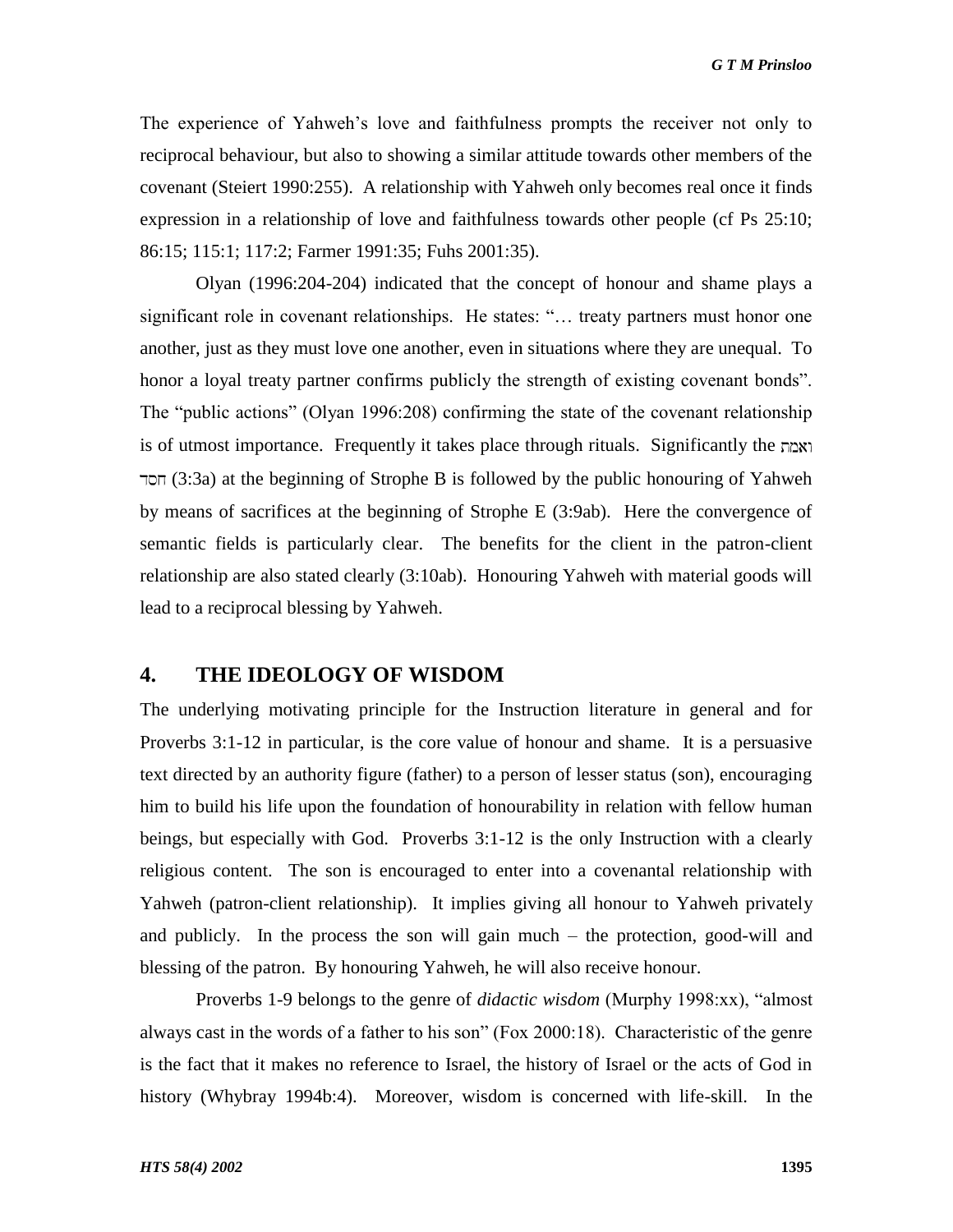pursuit of wisdom in that sense, no distinction is made "between the pursuit of happiness" and prosperity on the one hand and attachment to moral virtues and religious faith and practice on the other" (Whybray 1994b:4). The Book of Proverbs does not make the modern distinction between "religious" and "secular" modes of life. The one does not exclude the other. On the contrary  $-$  the one *is* the other! The main purpose of the Instructions is the education of young people (Whybray 1994b:24), especially to teach them to display correct behaviour in relationships.

It is equally important to note that wisdom literature focuses on Yahweh as Creator. In practical terms it implies that all people are equal before him. The rich should not treat the poor with contempt  $(14:31; 17:5)$  because "rich and poor have this in common: the Lord is the Maker of them all"  $(22:2)$ . Wisdom does not distinguish between race, it knows only people (Snijders 1984:14). The expressly male-oriented perspective of Proverbs can be offensive to post-modern interpreters (cf Farmer 1991:8- 11). It should be remembered that "most of the social, economic, and political power was wielded by men" (Farmer 1991:10). Then it is rather surprising that a positive attitude towards women is often prevalent in Proverbs 1-9, especially in the poems where wisdom is personified as a woman (Farmer 1991:11). It implies that all authority figures should be honoured.

Proverbs 3:1-12 covers a subject not particularly popular in modern society. The basic premises of the text are the following:

- Authority is a reality which can not be ignored except at great risk for a person's own well-being.
- Submission to authority is a necessary prerequisite for character building.
- Personal piety is important. The lecture "preaches humility, faith in God, fulfilment of cultic duties, and loving submission to divine chastisement" (Fox 2000:154).
- The focus of the poem falls upon "shaping attitudes" (Fox  $2000:154$ ) and not on actions. The positive and negative imperatives call for mental dispositions, not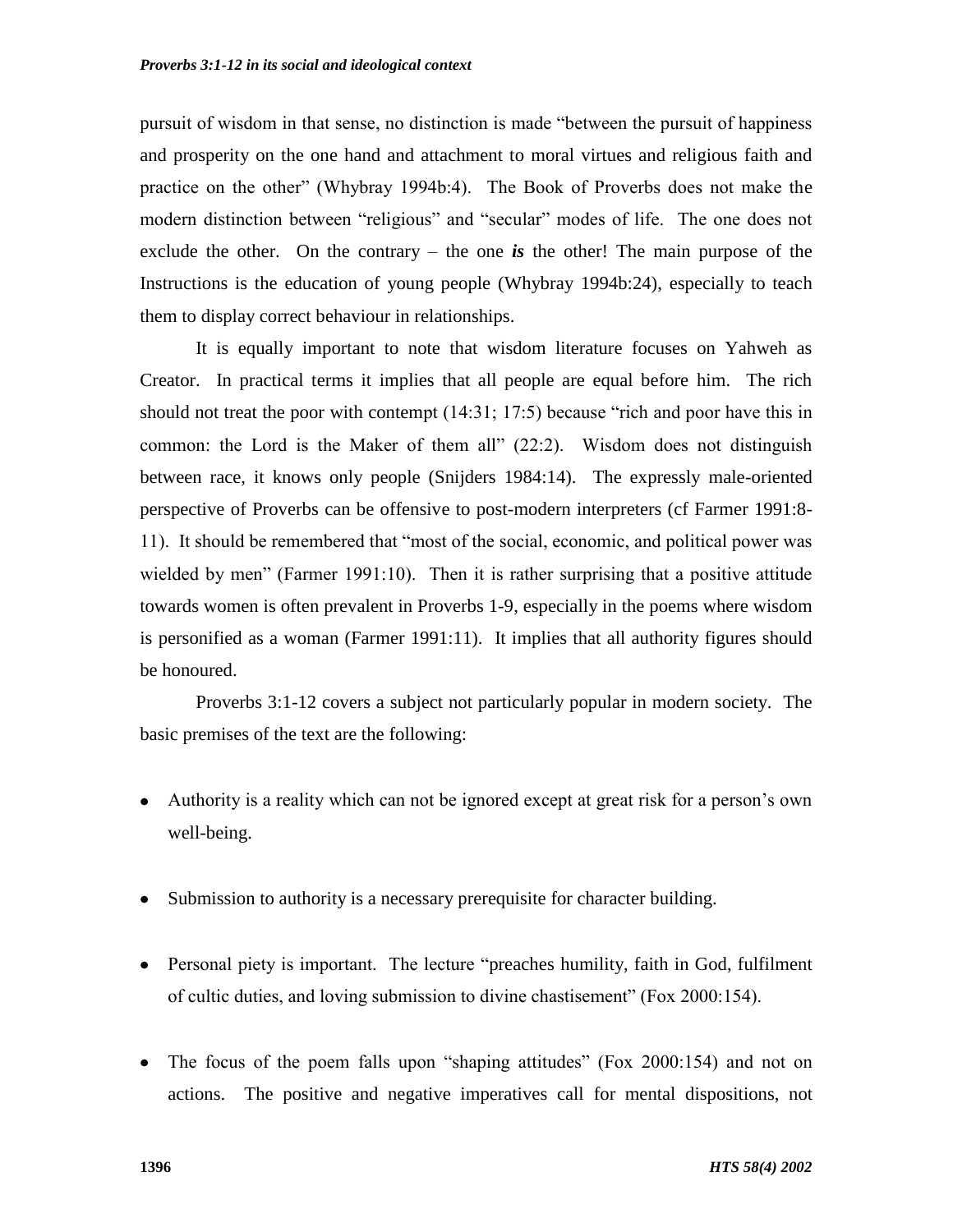actions. This is in line with ancient Mediterranean thinking where states are more important than activity (Pilch & Malina (1998:xxx). But the message is clear: correct attitudes will also lead to the right actions.

- Morality is built upon the willingness to let your character be shaped by submission to teachings, commands, and discipline which will invariably force you to give up your own insight and will for the sake of a sound relationship with God and man.
- A covenantal relationship with Yahweh has practical implications and imposes public duties upon the receiver of covenant blessings.

In a society perceived to be increasingly valueless, a church perceived to be increasingly powerless has much to learn from Proverbs 3:1-12. The text did not originate in a society with significant political or economical power. But the text did originate in a society that valued relationships, relationships with God and with fellow human beings. The text is clear – blessing can only be expected where these relationships are upheld, where the participants in the relationships display the appropriate attitude and are willing to let themselves be corrected and disciplined. Honourable existence is only possible where God is honoured. The rhetoric of wisdom in Proverbs 3:1-12 is more than mere rhetoric. Submission to it is intended as a life-changing and life-enriching experience. A shift towards these values might just free a church used to power and influence to fulfill its prophetic role in our society.

### **5. CONCLUSIONS**

This paper investigated the problem of the complete interpretation of the wisdom texts in Proverbs 1-9, with Proverbs 3:1-12 as a representative example of the corpus. The hypothesis was that an analysis of both the poetic features of the text and the sociohistorical context where such a text could have originated is necessary in order to interpret the text. It is the dynamic interaction between text and society, words and values, poetry and ideology, rhetoric and wisdom, that constitutes meaningful dialogue and instigates change. An analysis of the intertextual and extratextual dimensions of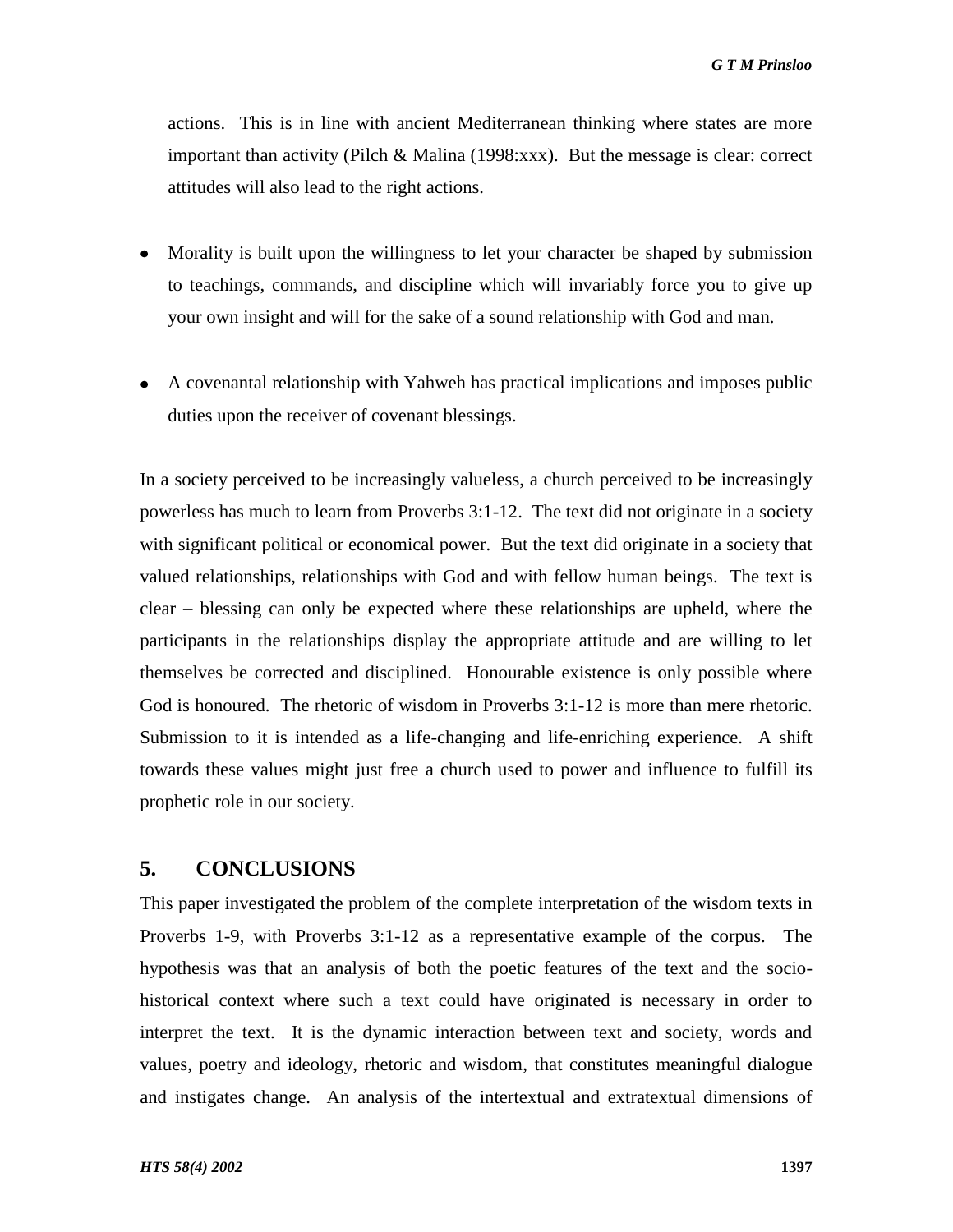Proverbs 3:1-12 reveals that the text originated in the post-exilic period with a specific religious and educational purpose in mind. The central theme of the poem is the honour of Yahweh, due to him in view of the covenant relationship between him and the members of the post-exilic community. Honouring him implies submission to his authority, obedience to his teaching, complete faith in his guidance, public recognition of his blessings and acceptance of his discipline. These values will prompt Yahweh as covenant partner to show reciprocal acts of blessing, kindness and loyalty. The relationship opens the channel for the reciprocal flow of loyalty and faithfulness. If these values can be realised in any society, the result will be personal character building and healthy relationships.

# **Works consulted**

- Assmann, J 2001. *Ma`at: Gerechtigkeit und Unsterblichkeit im Alten Ägypten*. München: Beck. (Beck'sche Reihe 1403.)
- Boström, L 1990. *The God of the sages: The portrayal of God in the book of Proverbs*. Stockholm: Almqvist & Wiksell. (Coniectanea Biblica Old Testament Series 29.)
- Clifford, R J 1999. *Proverbs*. Louisville: Westminster John Knox Press. (OTL.)
- Elliott, J H 1993. *What is social-scientific criticism?* Minneapolis: Fortress. (Guides to Biblical Scholarship: New Testament Series.)
- Farmer, K A 1991. *Who knows what is good? A commentary on the Books of Proverbs and Ecclesiastes*. Grand Rapids: Wm B Eerdmans. (International Theological Commentary.)
- Fox, M V 2000. *Proverbs 1-9*. New York: Doubleday. (Anchor Bible.)
- Fuhs, H F 2001. *Sprichwörter*. Würzburg: Echter Verlag. (Die neue Echter-Bibel 35.)
- Harris, S L 1995. *Proverbs 1-9: A study of inner-biblical interpretation*. Atlanta: Scholars Press. (SBL Dissertation Series 150.)
- Hubbard, D A 1989. *Proverbs*. Dallas: Word Books. (The Communicator's Commentary XVa.)
- Janowski, B 1994. Die Tat kehrt zum Täter zurück: Offene Frage im Umkreis des Tun-Ergehen-Zusammenhangs. *Zeitshrift für Theologie und Kirche* 91, 247-271.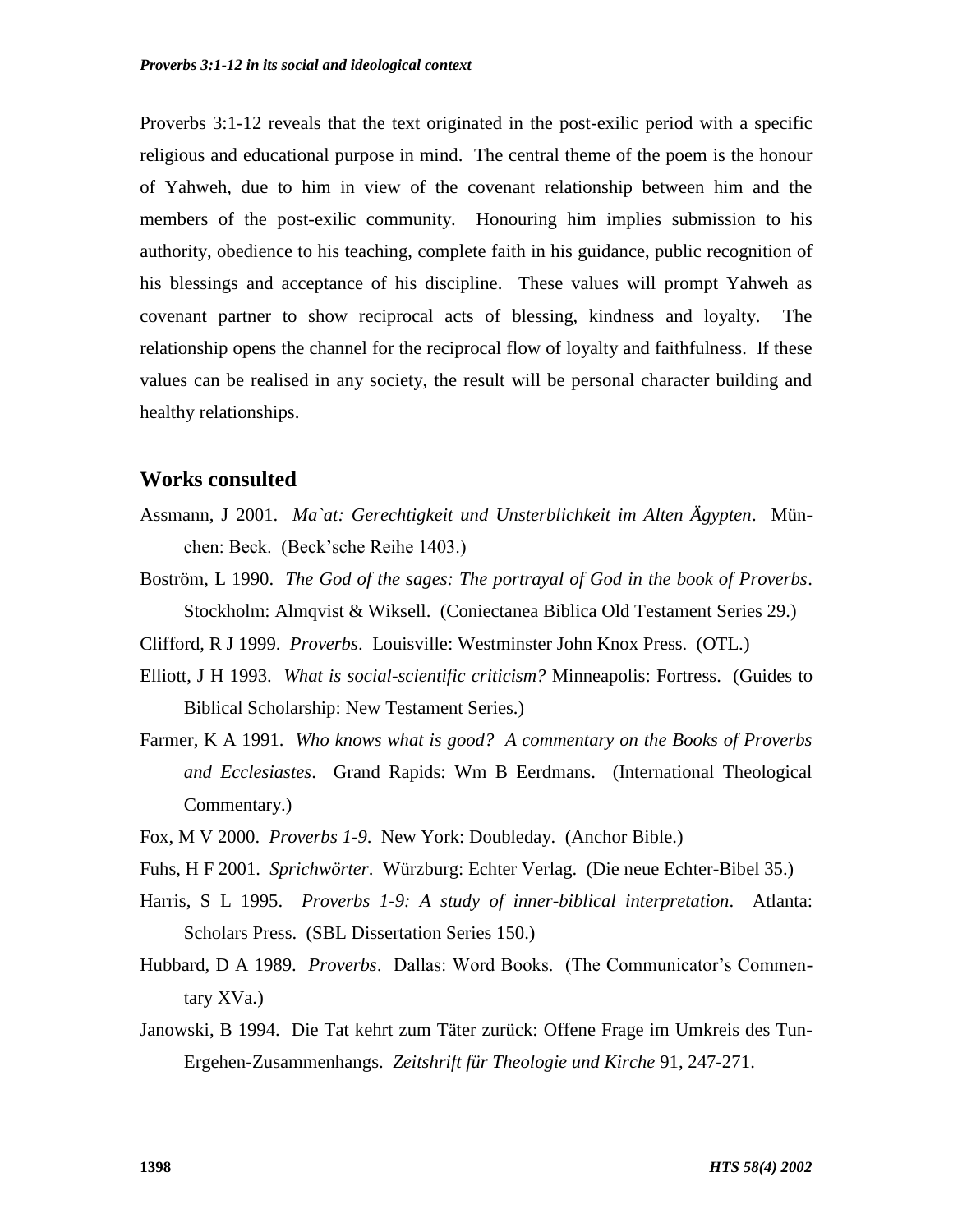- Koch, K 1955. Gibt es ein Vergeltungsdogma im Alten Testament? *Zeitschrift für Theologie und Kirche* 52, 1-42.
- Lang, B 1972. *Die weisheitliche Lehrrede: Eine Untersuchung von Sprüche 1-7*. Stuttgart: KBW Verlag. (Stuttgarter Bibelstudien 54.)
- Loader, J A 1986. Tekste met 'n wysheidsperspektief, in Deist, F & Vorster, W (reds), *Woorde wat ver kom,* 103-122. Kaapstad: Tafelberg-Uitgewers. (Die literatuur van die Ou Testament 1.)
- Malina, B J 1998a. Authoritarianism, in Pilch & Malina 1998:12-19.
- Malina, B J 1998b. Eyes-heart, in Pilch & Malina 1998:68-72.
- Malina, B J 1998c. Faith/faithfulness, in Pilch & Malina 1998:72-75.
- Malina, B J 1998d. Patronage, in Pilch & Malina 1998:151-155.
- McKane, W 1970. *Proverbs: A new approach*. London: SCM. (OTL.)
- Müller, A 2000. *Proverbien 1-9: Der Weisheit neue Kleider*. Berlin New York: Walter de Gruyter. (BZAW 291.)
- Murphy, R E 1998. *Proverbs*. Grand Rapids: William B. Eerdmans. (WBC 22.)
- Nel, P J 1982. *The structure and ethos of the wisdom admonitions in Proverbs*. Berlin: Walter de Gruyter. (BZAW 158).
- Neyrey, J H 1998. Dyadism, in Pilch & Malina 1998:53-56.
- Olyan, S M 1996. Honor, shame, and covenant relations in Ancient Israel and its environment. *JBL* 115, 201-218.
- Perdue, L G 2000. *Proverbs*. Louisville: John Knox Press. (Interpretation.)
- Pilch, J J 1998. Parenting, in Pilch & Malina 1998:145-148.
- Pilch, J J & Malina, B M (eds) 1998. *Handbook of biblical social values*. Updated edition. Peabody: Hendrickson.
- Plevnik, J 1998. Honor/Shame, in Pilch & Malina 1998:106-115.
- Potgieter, J H 2002. The (poetic) rhetoric of wisdom in Proverbs 3:1-12. *HTS* 58(4), 1357-1374.
- Ringgren, H 1980. Sprüche, in Ringgren, H & Zimmerli, W, *Sprüche/Prediger,* 3. Göttingen: Vandenhoeck & Ruprecht. (ATD 16/1.)
- Snijders, L A 1984. *Spreuken: Een praktische bijbelverklaring*. Kampen: Kok. (Tekst en Toelichting.)